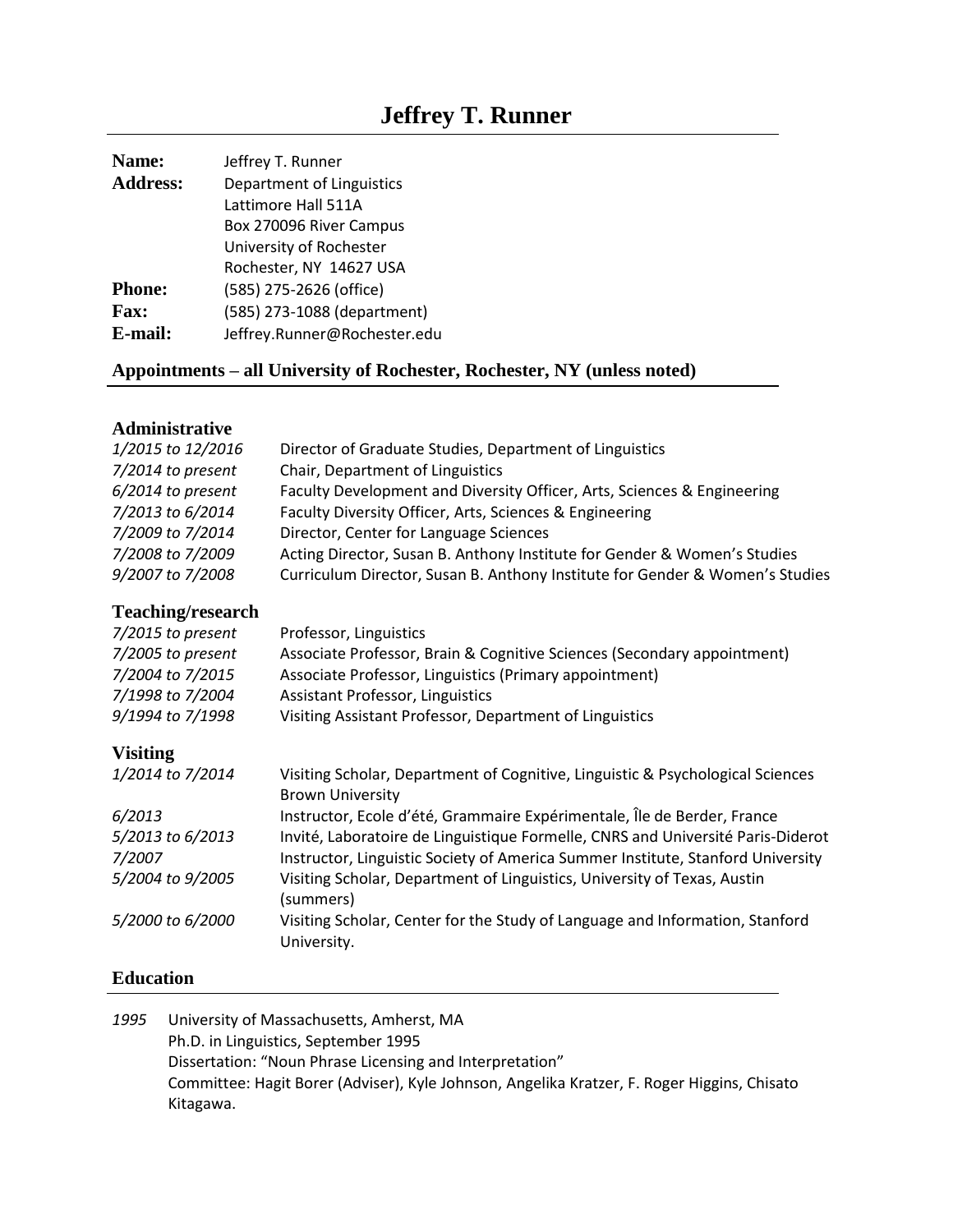- *1992* Centre de Lingüística Teòrica, Departament de Filologia Catalana, Universitat Autònoma de Barcelona
	- Visiting Student, January July 1992
- *1989* University of California, Santa Cruz, CA B.A. with honors in Linguistics Thesis: "Left Conjunct Agreement in Spanish" Adviser: Judith Aissen
- *1981-1984* University of Rochester (no degree)

## **Summer schools attended**

- *2007* Linguistic Society of America Summer Institute, Stanford University.
- *1999* Linguistic Society of America Summer Institute, University of Illinois, Urbana-Champaign
- *1997* Linguistic Society of America Summer Institute, Cornell University
- *1993* Linguistic Society of America Summer Institute, The Ohio State University
- *1992* Girona International Summer School in Linguistics, Girona, Spain
- *1991* Linguistic Society of America Summer Institute, University of California, Santa Cruz

## **Selected Honors and Awards**

## **Teaching**

- *2006* Recipient of the Goergen Award for Distinguished Achievement and Artistry in Undergraduate Education
- *2006* Nomination for Edward Peck Curtis Award for Excellence in Undergraduate Teaching
- *2005* University of Rochester's Nomination for The Carnegie Foundation for the Advancement of Teaching U.S. Professors of the Year award
- *2000* Nomination for G. Graydon and Jane W. Curtis Award for Nontenured Faculty Teaching Excellence

## **Grants and Fellowships**

| 2012-2017 | National Science Foundation, "Linguistic structure in ellipsis and pronoun<br>interpretation." Role: Principal Investigator.                                                                                                                                                                               |
|-----------|------------------------------------------------------------------------------------------------------------------------------------------------------------------------------------------------------------------------------------------------------------------------------------------------------------|
| 1998-2013 | NIH Training grant. "Research Training in the Language Sciences." Role: Preceptor, PI:<br>Michael Tanenhaus. Interdisciplinary training program for Postdocs and graduate<br>students in the Center for the Language Sciences (Computer Science, Linguistics, Brain<br>and Cognitive Sciences, Philosophy) |
| 2010-2012 | National Science Foundation, "Doctoral Dissertation Research. Generating Alternatives:<br>Processing Focus Structure in Discourse." Role: Principal Investigator, with Christina Kim,<br>co-PI (grant supporting Christina Kim's dissertation research).                                                   |
| 2006-2010 | National Science Foundation, "Structural and Pragmatic Constraints on the<br>Interpretation of Reflexives and Pronouns." Role: Principal Investigator; with Elsi Kaiser<br>and Michael Tanenhaus, co-PIs.                                                                                                  |
| 2008      | National Science Foundation, Research Experience for Undergraduates supplement.                                                                                                                                                                                                                            |
| 2002-2006 | National Science Foundation, "Structural and Pragmatic Constraints on the                                                                                                                                                                                                                                  |
|           | Interpretation of Reflexives and Pronouns." Role: Principal Investigator; with Michael<br>Tanenhaus, co-PI.                                                                                                                                                                                                |
| 1990-1994 | National Science Foundation Graduate Research Fellowship                                                                                                                                                                                                                                                   |
| 1993      | Linguistic Society of America Summer Institute Fellowship                                                                                                                                                                                                                                                  |
| 1992      | Generative Linguists of the Old World (GLOW) Grant                                                                                                                                                                                                                                                         |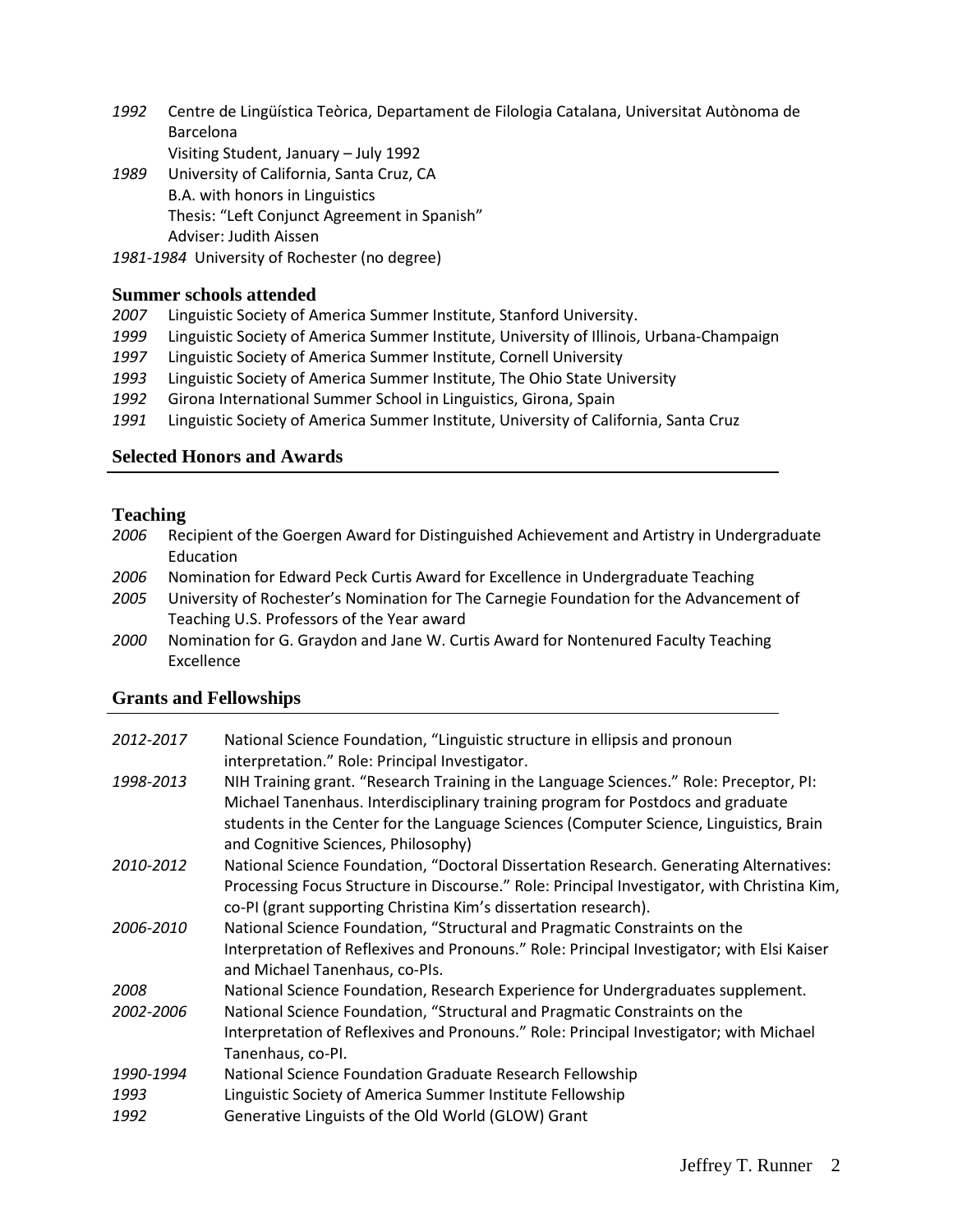## **Graduate**

#### **Seminars**

*Empirical evidence on anaphor resolution and ellipsis*, Ecole d'été, Grammaire Expérimentale, Île de Berder, France (June 2013).

*Anaphora and Ellipsis from a psycholinguistic perspective*, series of lectures given at University of Paris Diderot (May-June 2013).

*Topics in Syntax: Lexicalist and Transformational approaches*, HPSG and Minimalism side by side (2013). *Topics in Syntax: Minimalism*, development of Minimalist Program (2009).

*Syntactic Systems*, comparative syntactic theory (RG, LFG, GPSG, HPSG, CG, GB and Minimalism). *Seminar in Semantics: Ellipsis*. (with Prof. Hana Filip).

*Current Approaches to Phrase Structure*, comparative syntactic theory (Pollard & Sag's Head driven Phrase Structure Grammar, Kayne's Antisymmetry, and Chomsky's Bare Phrase Structure).

*Topics in Syntax: Argument Licensing and Predicate Mapping*, (with Prof. Itziar Laka), the roles of Case, agreement and aspect in predicate structure and NP licensing.

#### **Courses**

*Methods in Linguistic Research*, (Coordinator, with Greg Carlson, Christine Gunlogson/Scott AnderBois, Joyce McDonough, and Scott Paauw), graduate introduction to linguistics, coordinated course, and taught syntax and psycholinguistics sections.

*An Introduction to Experimental Syntax and Semantics*, (with Prof. Elsi Kaiser, USC), LSA Summer Institute course, Stanford University.

*English Language Study for Educators*, Warner Graduate School of Education.

## **Invited Lectures**

*Methods in Linguistic Research,* experimental syntax and psycholinguistics lectures. *Experimental Syntax*, one week of *Language Proseminar*, Brain & Cognitive Sciences core course. *Syntax*, one week of *Language Proseminar*, Brain & Cognitive Sciences core course.

## **Grad/Undergrad**

*Topics in Experimental Syntax*. Experimental approaches to syntax, examining binding, quantifier scope and ellipsis.

*Phrase Structure Grammars*. Head-driven Phrase Structure Grammar.

*Syntactic Theory*. Advanced transformational grammar.

*Introduction to Grammatical Systems*. (Have taught alone, co-taught with Prof. Christine Gunlogson, with Postdoc Lynsey Wolter and with graduate student Christina Kim). Introductory transformational grammar.

*Topics in Syntax and Semantics*. (With Prof. Greg Carlson). The development of Logical Form. *A Transformational Approach to English Syntax*. Introductory transformational grammar. *Lexical Semantics*.

*Morphology*. (With Prof. Joyce McDonough).

## **Undergraduate Senior Seminars**

*Linguistic field methods*. Bengali. *Linguistic field methods*. Finnish. *The syntax-lexicon interface*.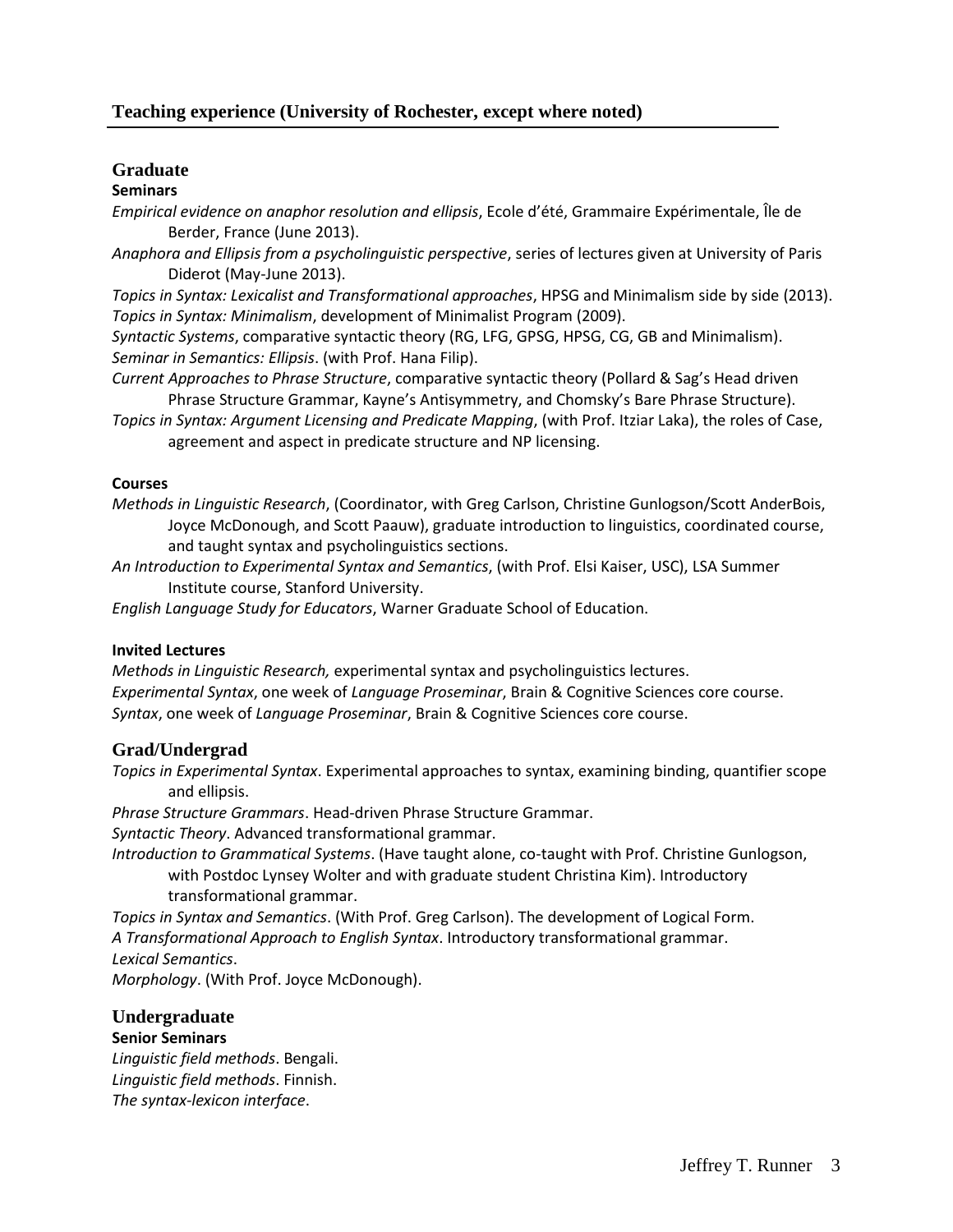#### **Core Values Courses**

*Language and Sexuality*. *Introduction to Linguistic Analysis*. *Introduction to Linguistics*. *Introduction to Linguistics*. University of Massachusetts at Amherst.

#### **Invited Lectures**

*Language and Psycholinguistics.* (Prof. Florian Jaeger/Esteban Buz, BCS 152) invited lecture on anaphor resolution.

- *People and their Language*. (Prof. Rebecca Webb, Prof. Wilson Silva, Prof. Solveiga Armoskaite) invited lectures on language and sexuality.
- *Introduction to Linguistic Analysis*. (Prof. Christine Gunlogson, Prof. Scott Paauw) invited lectures on syntactic constituency and structural ambiguity.

*Introduction to Semantic Analysis*. (Prof. Greg Carlson) invited lecture on relative clause structure.

#### **Other**

*Tutor*. Private English tutor, Barcelona (1992).

*Teaching Assistant*. *Phonology II*, (Prof. Junko Ito), University of California, Santa Cruz (1988); *Syntax I*, (Prof. Jorge Hankamer), University of California, Santa Cruz (1989).

#### **Academic Advising**

#### **Graduate**

Director of Graduate Studies, Department of Linguistics. 1/2015 – 12/2016.

Susan B. Anthony Institute for Gender and Women's Studies Curriculum Director: Gender & Women's Studies Graduate Certificate Adviser. 2007 – 2008; Curriculum Committee Chair. 2007 – 2008; 2010 – 2013.

#### **Undergraduate**

Linguistics Undergraduate Adviser. 1997 – 2006.

Susan B. Anthony Institute for Gender and Women's Studies Curriculum Director: Women's Studies Undergraduate Adviser. 2007 – 2008; Curriculum Committee Chair. 2007 – 2008, 2010 – 2013. Pre-major adviser, University of Rochester, 2004-2013 (~8 students per year)

#### **Research Advising**

#### **Postdoctoral**

Neal Snider, 2008-2010 (Nuance Communications) Daphna Heller, 2007-2008 (University of Toronto) Elsi Kaiser, 2003-2005 (University of Southern California)

#### **PhD thesis advising**

*Current* Yuhang Xu. Linguistics and Brain & Cognitive Sciences. (with Michael Tanenhaus). Alyssa Ibarra. Brain & Cognitive Sciences and Linguistics.

*2013* (with Florian Jaeger). Alex Fine. *Prediction, Error, and Adaptation During Online Sentence Comprehension*. Brain & Cognitive Sciences and Linguistics.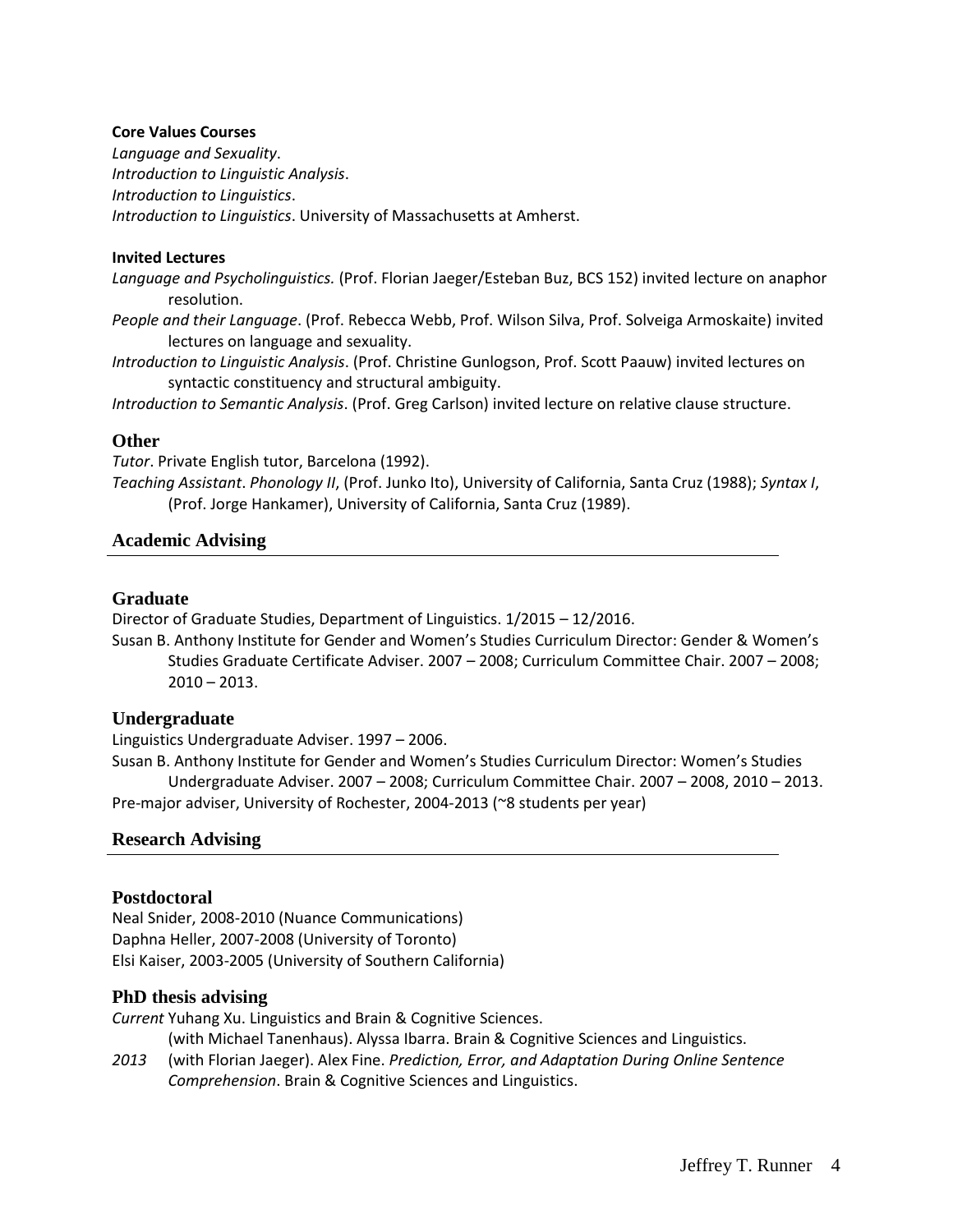- *2012* (with Michael Tanenhaus). Christina Kim. *Generating Alternatives: Interpreting Focus in Discourse*. Brain & Cognitive Sciences and Linguistics.
- *1997* Luis Bonilla. *Overt and Silent Subjects in Spanish Infinitival Sentences.* Linguistics.

## **PhD thesis committee member**

*Current* Hasan Sezer. Cornell University

Daniel Pontillo. Brain & Cognitive Sciences.

Emerald Amory-Davis. *Rising to Incompetence: The Conceptual Gap between First-Year College Students and College Instructors' Conceptualizations of Academic Writing - Liminal, Epistemological, Pedagogical and Institutional Issues*. Margaret Warner Graduate School of Education and Human Development.

- *2015* Israel de la Fuente. *Putting pronoun resolution in context: The role of syntax, semantics, and pragmatics in pronoun interpretation*. Université Sorbonne-Paris Cité, Université Paris Diderot – Paris 7.
- *2014* Barbara Jean A. Douglass. *Embracing LGBTQ diversity within college curriculum: Institutional supports for training school of education faculty on LGBTQ issues*. Margaret Warner Graduate School of Education and Human Development.

Suzanne Belanger*. Regeneration in the Resolution of Verb Phrase Ellipsis.* University of Toronto*.* Elif Eyigöz. *Explicit Morphology Modeling for Statistical Machine Translation*. Computer Science.

*2013* Mehdi Manshadi. *Dealing with Quantifier Scope Ambiguity in Natural Language Understanding.*  Computer Science.

David Ruskin. *Cognitive Influences on the Evolution of New Languages.* Brain & Cognitive Sciences.

Loes Koring. *Seemingly similar: Subjects and displacement in grammar, processing, and acquisition*. Netherlands Graduate School of Linguistics. Utrecht.

Charles Beller. *Anaphoric Descriptions*. Cognitive Sciences. Johns Hopkins University.

*2010* Alison Austin. *When children learn more than what they are taught: Regularization in child and adult learners*. Brain & Cognitive Sciences.

Patricia Reeder. *Distributional Cues to Grammatical Categorization: Acquiring Categories in a Miniature Artificial Grammar*. Brain & Cognitive Sciences.

Matthew Post. *Syntax-based Language Models for Statistical Machine Translation*. Computer Science.

- *2008* Arnout Koornneef. *Eye-catching anaphora*. Netherlands Graduate School of Linguistics. Utrecht. Benjamin Faber. *Learning Hierarchies*. Brain & Cognitive Sciences and Linguistics.
- *2006* Elizabeth Wonnacott. *Acquiring argument structure from the input distribution : a miniature language study*. Brain & Cognitive Sciences. Rachel S. Sussman. *Verb-Instrument Information During On-line Processing.* Brain & Cognitive Sciences and Linguistics.
- *2003* Mrim Boutla. *Cognitive mechanisms underlying capacity limits in working memory: insights from American Sign Language*. Brain and Cognitive Sciences.
- *2002* Ruskin Hunt. *The induction of categories from distributionally defined contexts: evidence from a serial reaction time task.* Brain and Cognitive Sciences. Marie Coppola. *The emergence of grammatical categories in home sign: evidence from familybased gesture systems in Nicaragua.* Brain and Cognitive Sciences. Carla Hudson. *Pidgins, Creoles, and learners: how children and adults contribute to the formation of Creole languages*. Brain and Cognitive Sciences and Linguistics. Susan Thompson. *The role of transitional probability in the induction of the phrases of a miniature artificial language*. Brain and Cognitive Sciences.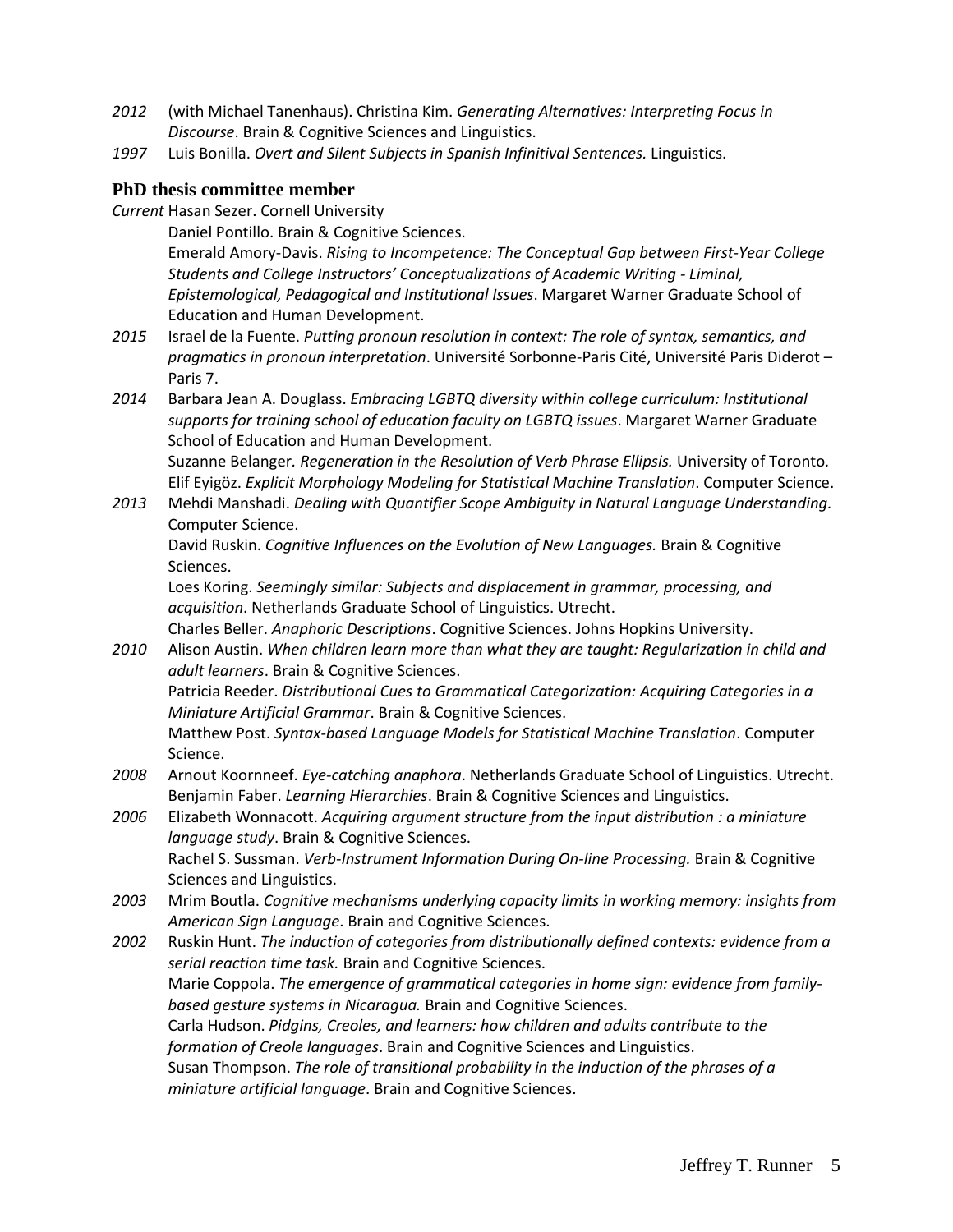- *2001* Danielle Ross. *Disentangling the nature-nurture interaction in the language acquisition process: evidence from deaf children of hearing parents exposed to non-native input*. Brain and Cognitive Sciences.
- *2000* Xiao Lu. *Disambiguation in sentential negation*. Linguistics.
- *1995* Koji Hoshi. *Structural and Interpretive Aspects of Head-Internal and Head-External Relative Clauses*, Linguistics.

## **PhD Qualifying**

- *2016* Alyssa Ibarra. Linguistics Qualifying Paper Advisor.
- *2013* Alex Fine. Linguistics Qualifying Paper Advisor. *The Statistics of Silence: The role of predictability in the comprehension of VP ellipsis* BJ Douglass. Warner School Dissertation Proposal Committee. *Embracing LGBTQ diversity within college curriculum: Institutional supports for training school of education faculty on LGBTQ issues.*
- *2010* Christina Kim. Linguistics Qualifying Paper Advisor. *Discourse Structure and Syntactic Parallelism in VP Ellipsis*.
- *2009* Christina Kim. Brain & Cognitive Sciences Qualifying Exam Committee.
- *2007* Benjamin Faber. Linguistics Qualifying Paper Advisor. *A new paradigm for thematic roles*.
- *2002* Rachel S. Sussman. Linguistics Qualifying Exam Committee. Carla Hudson. Linguistics Qualifying Exam Committee. Gavin Chuck. Music Theory Qualifying Exam Committee. Eastman School of Music.
- *2000* Craig Chambers. Semantics Qualifying Paper Committee.
- *1998* Xiao Lu. Semantics Qualifying Paper Committee.
- *1996* Yutaka Osugi. Semantics Qualifying Paper Committee. *The Nature of 'INDEX' in Nihon Shuwa*.
- *1995* Luis Bonilla. Syntax Qualifying Paper Advisor. *Non-Null Subjects in Spanish Infinitivals*. Montserrat Sanz. Syntax Qualifying Paper Committee. *Telic Clitics in Spanish*.

## **MA Thesis Advising**

*Current* Andrew Aboussleman. Linguistics.

- *2016* Yuhang Xu. *Memory Retrieval in Mandarin Chinese Reflexives Processing: Evidence against the Local Search Hypothesis*. Linguistics.
- *2014* (with Florian Jaeger). Samuel Corbin. *Speaker-Specific Syntactic Priming*. Brain & Cognitive Sciences.

Kim Morse. *Processing Pronouns and Reflexives: Constraints Beyond the Binding Theory*. Linguistics.

*2009* Kim Leiken. *Violations of Expectancy: Eye-tracking during Music and Language Reading*. Linguistics.

## **MA Committee**

*Current* Peter Iglinski. Linguistics.

## **Graduate independent study supervision**

- *2015* Jason Buitrago (Warner School), *Queer Theory and Practice*. Fall.
- *2013* Angela Clark-Taylor (Warner School), *Feminist Theory and Practice*. Fall.
- *2010* B.J. Douglass (Warner School), *LGBTQ Experiences in American History*, Fall. Elisabeth Karuza (BCS), *PhD Readings in Linguistics*, Spring.
- *2009* Sarah Davis (BCS), Spring.
- *2008* Sarah Davis (BCS), Summer.
- *2007* John Kwak (Philosophy), Fall
- *2004* Ben Faber (BCS/Linguistics), Fall.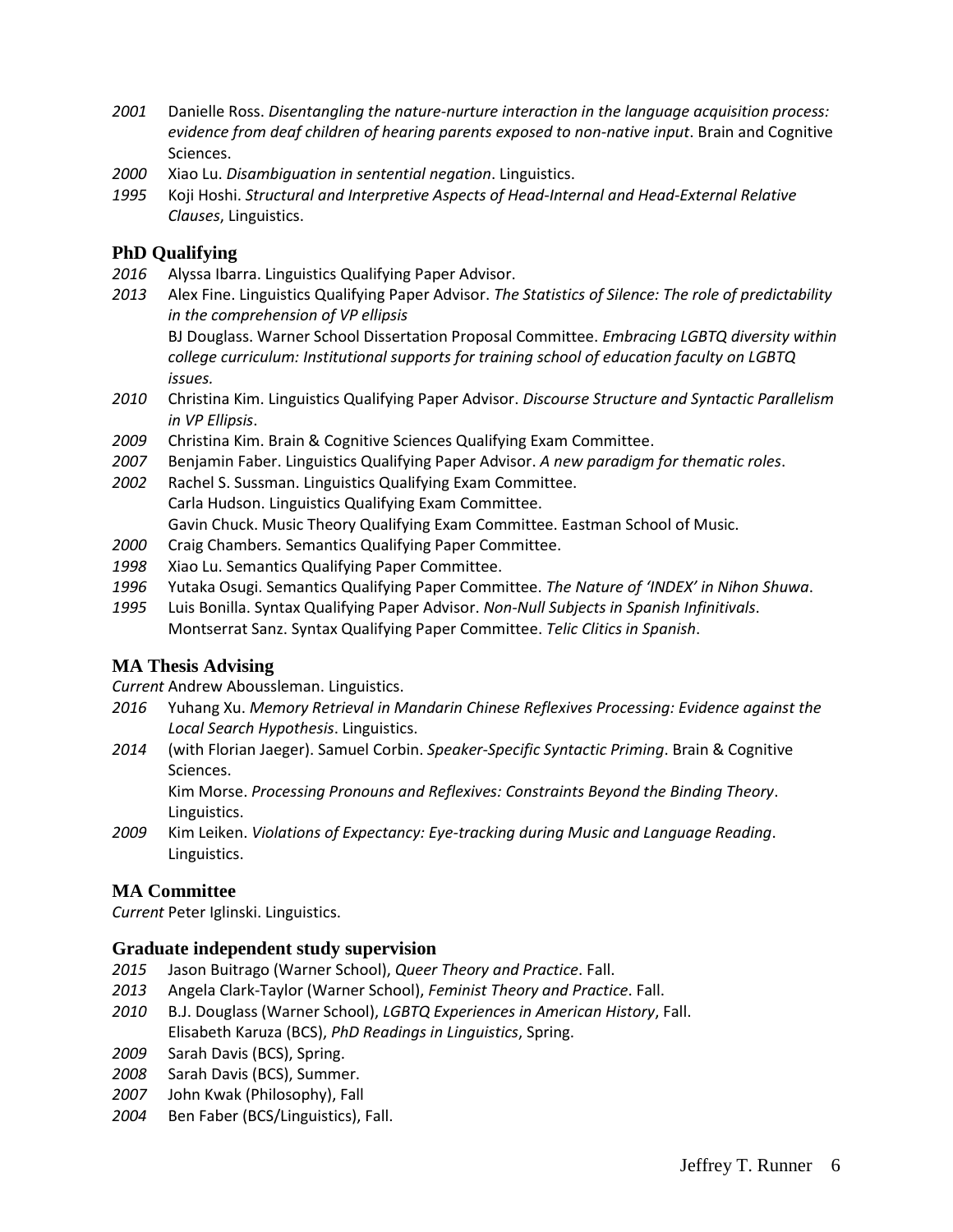Elizabeth Wonnacott (BCS), Spring. Lynn Gatto (Warner School), Summer.

*2001* Ben Faber (BCS/Linguistics), Fall.

## **BA Thesis Advising**

- *2012* Sharese King. *Investigating the Time Course of the Development of the Anaphoric System*; Kellan Head. *The validity of Binding Theory as a processing filter in visual world eye-tracking tasks involving pronoun and reflexive pro-form resolution*.
- *2006* Samuel Boyer. *Defining Terrorism: a New Method for Understanding the World's* New *Most Dangerous Word* (defended).

Charles Beller. *The Role of Argument Structure in Arabic Impoverished Agreement Constructions*.

- *2004* Rebecca Altmann. *Sibilant Formation in the Speech of Gay Men, Straight Men, and Straight Women*.
- *1998* Michael Shollar. *Speech Errors as Evidence for the Storage of Syntactic Constructions in Language Production*.
- *1995* Kimberly Abbott. *Expletive 'it' in Object Position*. Stian Rice. *A Syntactic Analysis of Emphasis in Toba-Batak*.

## **Undergraduate research advising**

- *2016* David Markakis. "Queer Political Youth Activism." Take 5 Scholar.
- *2015* Erica Huang. "Cantonese Classifiers." Philip Moulton. VP ellipsis.
- *2014* Amanda Baker. "The effects of verb transitivity and transitivity bias on VP ellipsis and anaphora".
- *2013* Keryn Bernstein. "Judaism's Best Kept Secrets." Women's Studies.
- *2012* Michael Johnson. "Interviewing and Documenting Transgender Experiences." Women's Studies. Jonathan Richardson. "Grant-writing Internship (Easter Seals): Exploring the Language of Development and the Language of Individuals with Disabilities." Linguistics Internship.
- *2011* Andrew Moran. "Establishing a GLBTQ Center at the University of Rochester." Kauffman Entrepreneurial Year Scholar. Clay Monson. "Language of Sexuality." Women's Studies.

Jonathan Richardson. "Empire State Pride Agenda Internship." Women's Studies Internship.

- *2010* Anne Pitlyk. Kauffman Entrepreneurial Year Scholar. Andrew Moran. Kauffman Entrepreneurial Year Scholar. Sharese King. "On the Interplay of Syntax and Pragmatics: Evidence from Representational NP's and Ellipsis." McNair Scholar. Kyle Richardson. "Lexical Functional Grammar." Linguistics. Lauren Buchsbaum. "The Effect of Gender and Sexuality on Compliment Deliveries." Take 5
- Scholar. *2009* C. Mike Lyndsey. "Understanding Bilingual Representation." Take 5 Scholar. Alex Olsen. "Phonology's Role in Chinese Character Processing for Second Language Learners at a Subcharacter Level." Take 5 Scholar. Anne Pitlyk. "University of Rochester LGBTQ Resource Center Proposal." Kauffman Entrepreneurial Year Scholar. *2008* Kyle Richardson. Linguistics.
	- Margaret Maxwell. "Jane and Jane, Challengers or Propagators of Stereotypical Gender Norms?" Women's Studies.

Angela Stoutenburgh. "Development of reclaimed epithets." Take 5 Scholar.

*2006* Michael Castro. Linguistics. Ryan Accetta. Take 5 Scholar.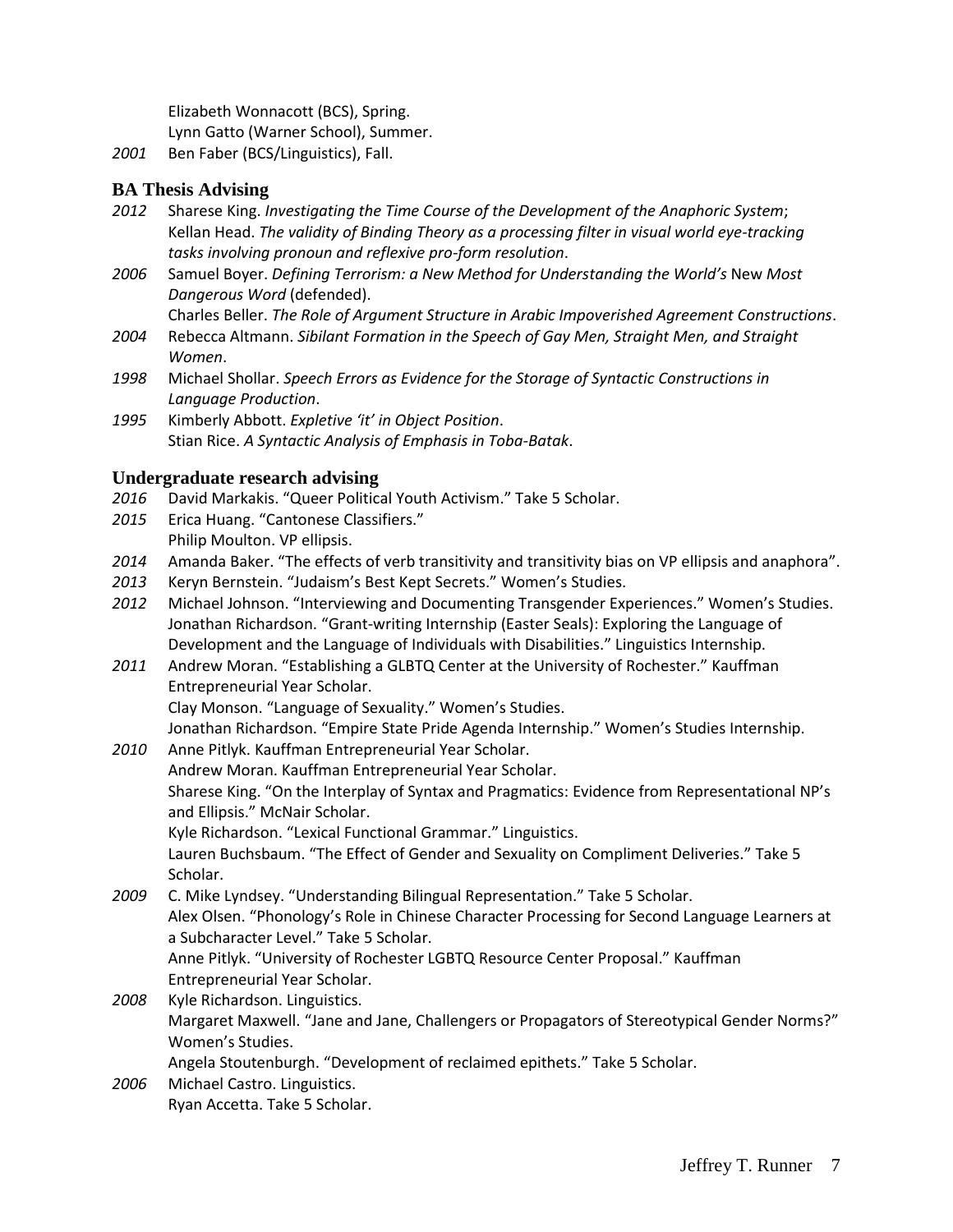*2005* Seth Meyer. "History of British Sign Language." Take 5 Scholar.

*2000-1* Douglas Ball. Linguistics.

*1998* Sarah Scheidel. Linguistics.

### **Research**

### **Specialization**

Experimental syntax; Syntactic/Linguistic Theory; Binding Theory; Syntax processing; Phrase Structure; Syntax/Semantics interface.

### **Research interests**

Anaphora: Ellipsis, Reflexives and Pronouns: structural and non-structural conditions on interpretation; using eye-tracking and other experimental methodologies to collect and analyze data.

### **Publications and Presentations**

\*Current or former student or postdoc

### **Refereed Publications**

#### *In progress*

Runner, Jeffrey T., \*Brian Leonard, \*Kimberly Morse & \*Kellan D.L. Head. Constraints on retrieval during pronoun and reflexive processing (working title).

#### *Under revision*

\*Kaiser, Elsi & Jeffrey T. Runner. A cross-linguistic investigation of pronouns, reflexives and intensification: On the interplay of syntactic and semantic effects. Under revision.

\*Snider, Neal & Jeffrey T. Runner. Semantic and phonological neighbors are reactivated in verb phrase ellipsis: evidence from eye tracking. Under revision.

#### *Under review*

\*Kim, Christina & Jeffrey T. Runner. The Division of Labor in Explanations of Verb Phrase Ellipsis. Accepted pending minor revisions.

#### *To appear*

Runner, Jeffrey T. & Keir Moulton. The Accusative Plus Infinitive Construction in English. To appear in M. Everaert and H. van Riemsdijk, eds., *The Blackwell Companion to Syntax, 2nd Edition*. Oxford, UK: Blackwell Publishers.

#### *2009-current*

- Runner, Jeffrey T. and \*Alyssa Ibarra. (2016). Information structure effects on null and overt subject comprehension in Spanish. To appear in Holler, A., Goeb, C. and Suckow, K. (eds.), *Empirical Perspectives on Anaphora Resolution: Information Structural Evidence for the Race for Salience*. De Gruyter.
- \*Kim, Christina, Christine Gunlogson, Michael Tanenhaus & Jeffrey T. Runner. (2015). Context-driven expectations about focus alternatives. *Cognition* 139: 28-49.
- Runner, Jeffrey T. and \*Kellan D.L. Head. (2014). What Can Visual World Eye-tracking Tell Us About the Binding Theory? In Christopher Piñón (ed.), *Empirical Issues in Syntax and Semantics* 10, Paris. CSSP– Colloque de Syntaxe et Sémantique à Paris: 269-286.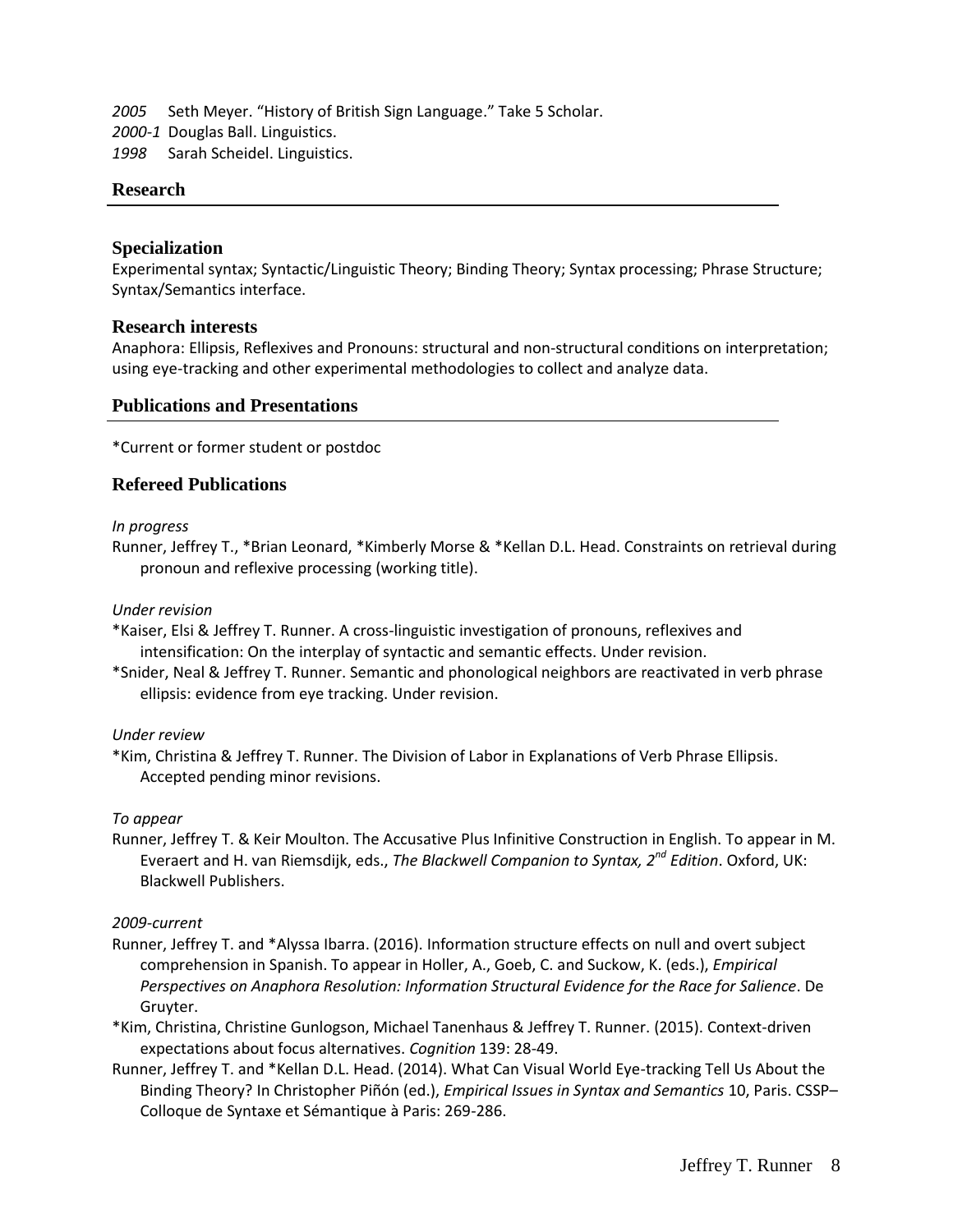- \*Kim, Christina, Greg Kobele, Jeffrey T. Runner & John Hale. (2011). The Acceptability Cline in VP Ellipsis. *Syntax* 14.4: 318-354.
- \*Kaiser, Elsi, Jeffrey T. Runner, \*Rachel S. Sussman & Michael K. Tanenhaus. (2010). Picturing the syntax / semantics interface during on-line processing. In Raffaella Folli & Christiane Ulbrich (Eds.), *Interfaces in Linguistics: New Research Perspectives*, Oxford Studies in Theoretical Linguistics 31, Oxford University Press.
- \*Kaiser, Elsi, Jeffrey T. Runner, \*Rachel S. Sussman & Michael K. Tanenhaus. (2009). Structural and semantic constraints on the resolution of pronouns and reflexives. *Cognition* 112: 55-80.

#### *2002-2006*

Runner, Jeffrey T. (2006). Lingering Challenges to the Raising to Object and Object Control Constructions. *Syntax* 9:2: 193-213.

- Runner, Jeffrey T., \*Rachel S. Sussman & Michael K. Tanenhaus. (2006). Processing Reflexives and Pronouns in Picture Noun Phrases. *Cognitive Science* 30, 193-241.
- Runner, Jeffrey T. (2006). The Accusative Plus Infinitive Construction in English. In M. Everaert and H. van Riemsdijk, eds., *The Blackwell Companion to Syntax*. Oxford, UK: Blackwell Publishers.
- Runner, Jeffrey T., \*Rachel S. Sussman and Michael K. Tanenhaus. (2003). Assignment of Reference to Reflexives and Pronouns in Picture Noun Phrases: Evidence from Eye Movements. *Cognition* 89, B1- B13.
- Runner, Jeffrey T. (2002). When Minimalism isn't Enough: an Argument for Argument Structure. *Linguistic Inquiry* 33.1.

#### **Books, Theses and Edited Volumes**

#### *2011*

Runner, Jeffrey T. (2011). *Experiments at the Interfaces. Syntax and Semantics.* Vol. 37. Emerald Publications, Bingley, England.

#### *1989-1998*

Runner, Jeffrey T. (1998). *Noun Phrase Licensing*, Garland Publishing, New York.

- Runner, Jeffrey T. (1995). *Noun Phrase Licensing and Interpretation*, Ph.D. thesis, University of Massachusetts, distributed by GLSA, Amherst.
- Benedicto, Elena and Jeffrey T. Runner, eds. (1994). *University of Massachusetts Occasional Papers 17: Functional Projections*, GLSA, U. Mass., Amherst.
- Runner, Jeffrey T. (1989). *Left Conjunct Agreement in Spanish*, B.A. Thesis, UC Santa Cruz.
- Itô, Junko and Jeffrey T. Runner, eds. (1989). *Phonology at Santa Cruz* 1, Syntax Research Center, UC Santa Cruz.

#### **Book Chapter**

Runner, Jeffrey T. & \*Micah B. Goldwater. (2011). On the Representational Nature of Representational Noun Phrases. In Jeffrey T. Runner (ed.) *Experiments at the Interfaces. Syntax and Semantics.* Vol. 37. Emerald Publications, Bingley, England.

#### **Book Series Editing**

#### *2011-current*

- Nash, Léa & Pollet Samvelian. (2015). Approaches to Complex Predicates. *Syntax and Semantics*. Vol. 41. Brill Publications. Jeffrey T. Runner series editor.
- Borik, Olga & Berit Gehrke. (2015). The Syntax and Semantics of Pseudo-Incorporation. *Syntax and Semantics*. Vol. 40. Brill Publications. Jeffrey T. Runner series editor.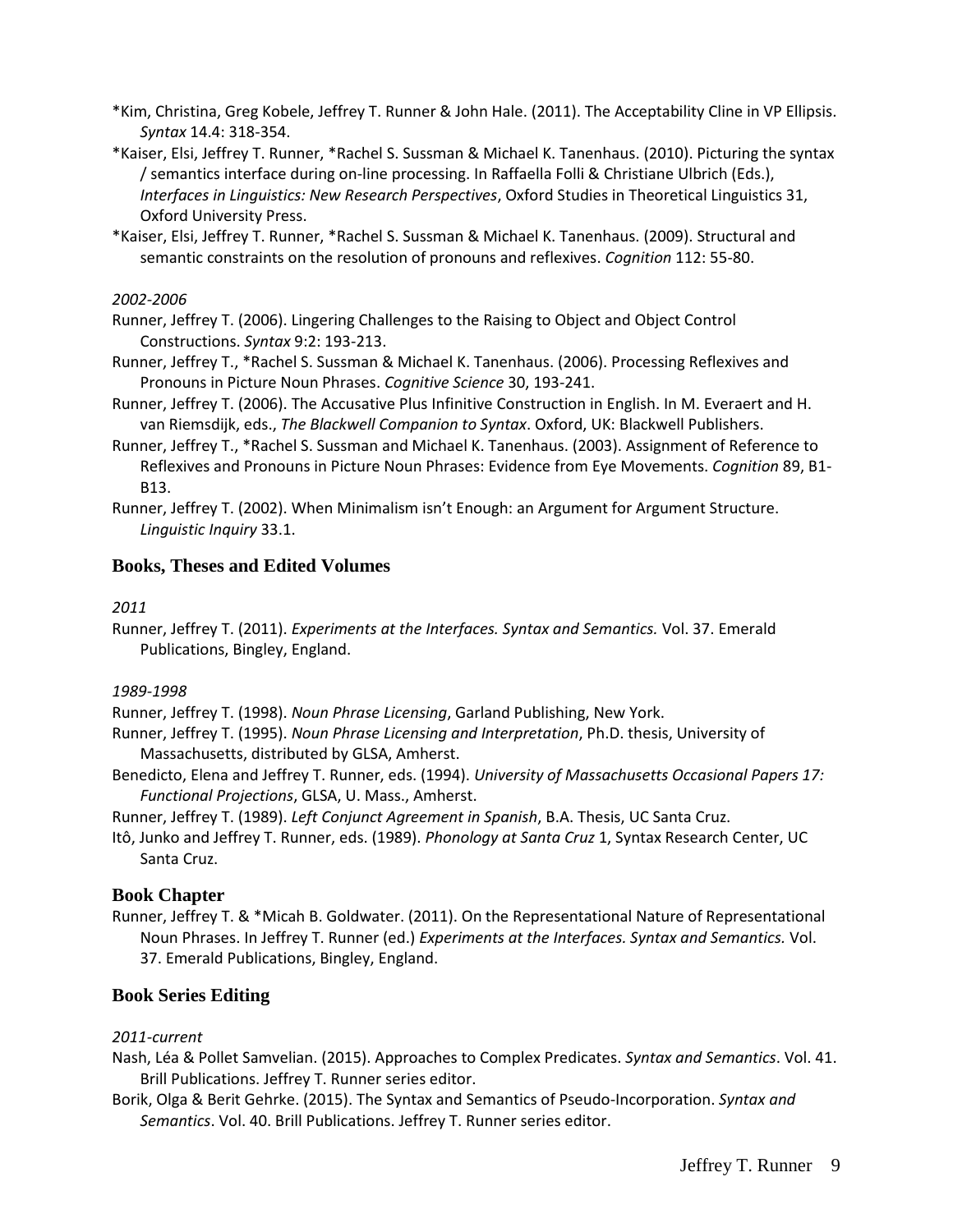Cabredo Hofherr, Patricia & Anne Zribi-Hertz. (2013). *Cross linguistic studies on noun phrase structure and reference*. *Syntax and Semantics*. Vol. 39. Brill Publications. Jeffrey T. Runner series editor.

- Cuervo, Maria Cristina & Yves Roberge. (2012). *The End of Argument Structure? Syntax and Semantics*. Vol. 38. Emerald Publications, Bingley, England. Jeffrey T. Runner series editor.
- Runner, Jeffrey T. (2011). *Experiments at the Interfaces. Syntax and Semantics.* Vol. 37. Emerald Publications, Bingley, England. Jeffrey T. Runner series editor.

## **Refereed Conference Proceedings**

#### *2009-current*

- \*Ibarra, Alyssa, Jeffrey Runner & Michael Tanenhaus. (to appear). The role of prior knowledge and expertise on choice of referring expression. *Proceedings of the Cognitive Science Society*.
- Runner, Jeffrey T. & \*Elsi Kaiser. (2011). Inter- and Intra-Clausal Pronoun Resolution. *In Proceedings of the 8th Discourse Anaphora and Anaphor Resolution Colloquium*.
- \*Kim, Christina, Christine Gunlogson, Mike Tanenhaus & Jeffrey T. Runner. (2009). Focus Alternatives and Contextual Domain Restriction: A Visual World Eye-tracking Study on the Interpretation of *Only*. In Arndt Riester & Torgrim Solstad (eds.): *Proceedings of SuB13*, Stuttgart.
- \*Kim, Christina, Christine Gunlogson, Mike Tanenhaus & Jeffrey T. Runner. (2009). Inferential Cues for Determining Focus Alternatives: a Visual World Eye-tracking Study. *ESSLLI Workshop: New Directions in the Theory of Presupposition Proceedings*. Bordeaux, France.
- \*Kim, Christina & Jeffrey T. Runner. (2009). Discourse structure and parallelism in VP ellipsis. *Semantics and Linguistic Theory 19 Proceedings*. The Ohio State University.

#### *2008*

- \*Kaiser, Elsi & Jeffrey T. Runner. (2008). Intensifiers in German and Dutch Anaphor Resolution. In *Proceedings of the 27th West Coast Conference on Formal Linguistics*, ed. Natasha Abner and Jason Bishop, 265-273. Somerville, MA: Cascadilla Proceedings Project.
- \*Kaiser, Elsi, Runner, Jeffrey T., \*Sussman, Rachel S. & Tanenhaus, Michael K. (2008). The real-time interpretation of pronouns and reflexives: Structural and semantic information. In Emily Elfner & Martin Walkow (Eds.) *NELS 37: Proceedings of the 37th Annual Meeting of the North Eastern Linguistic Society*.
- \*Kim, Christina, Christine Gunlogson, Michael K. Tanenhaus & Jeffrey T. Runner. (2008). Information integration and domain restriction: Interpreting 'only' in context, *27th West Coast Conference on Formal Linguistics Proceedings*, UCLA.

- Runner, Jeffrey T., \*Sussman, R.S. & Tanenhaus, M. K. (2006). Reflexives and pronouns in picture noun phrases: using eye movements as a source of linguistic evidence. In S. Kepser & M. Reis (Eds.) *Linguistic Evidence*. Mouton de Gruyter.
- \*Goldwater, Micah B. & Runner, Jeffrey T. (2006). Coreferential interpretations of reflexives in picture noun phrases: an experimental approach. In P. Denis, E. McCready, A. Palmer & B. Reese (Eds.) *Proceedings of the 2004 Texas Linguistics Society Conference*. 28-34. Somerville, MA: Cascadilla Proceedings Project.
- \*Kaiser, Elsi, Runner, Jeffrey T., \*Sussman, Rachel S. & Tanenhaus, Michael K. (2006). The interpretation of pronouns and reflexives in picture noun phrases: effects of non-structural factors. In Michal Temkin Martínez, Asier Alcázar and Roberto Mayoral Hernández (Eds.) *Proceedings of the thirtythird Western Conference On Linguistics* Vol. 16. Fresno, CA: California State University at Fresno.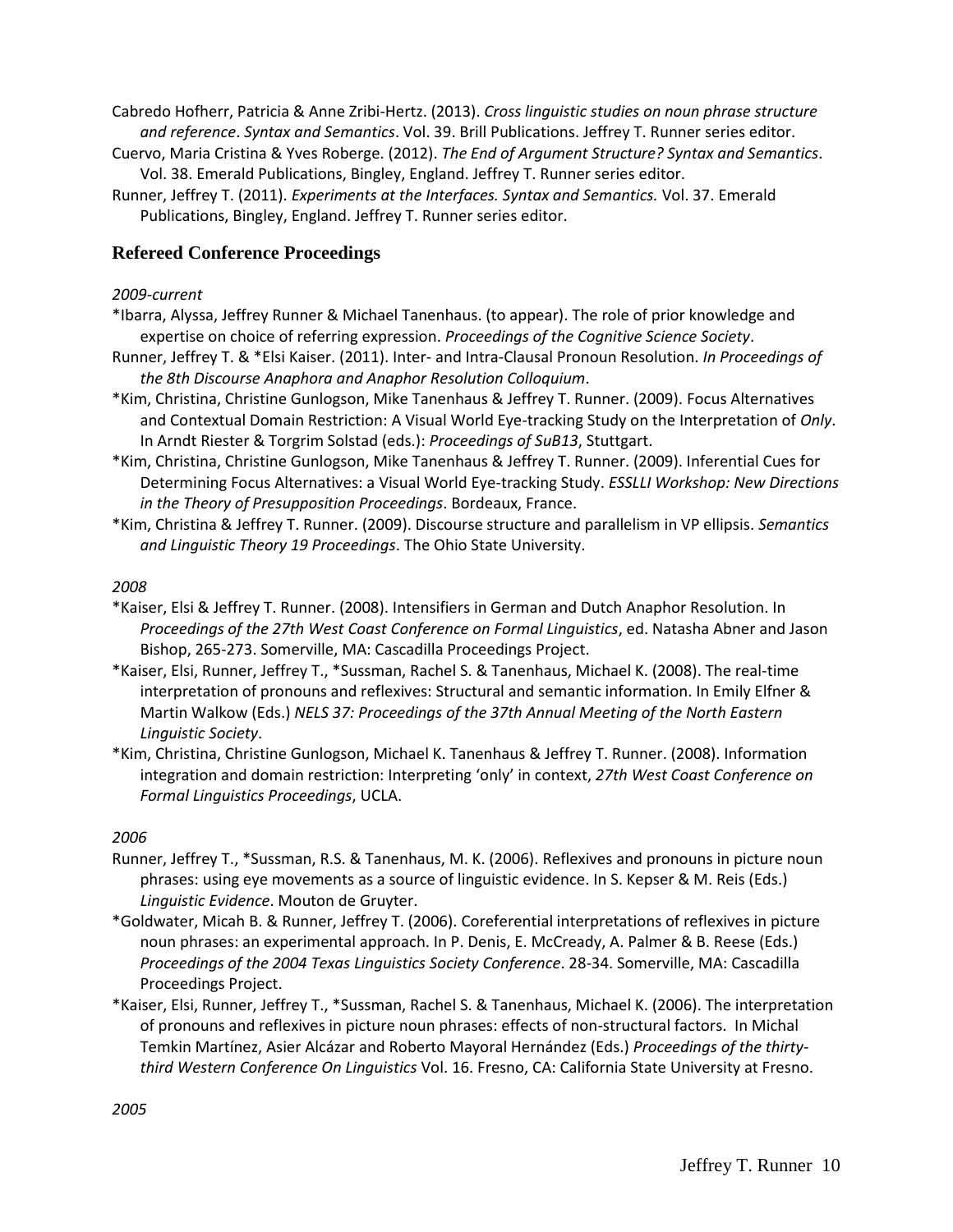- \*Kaiser, Elsi, Jeffrey T. Runner, \*Rachel S. Sussman & Michael K. Tanenhaus. (2005). What influences the referential properties of reflexives and pronouns in Finnish? In Christian Ebert & Cornelia Endriss (Eds.) *Proceedings of Sinn und Bedeutung* 10. 155-169, ZAS Working Papers in Linguistics No. 44 Vol. 1, Berlin.
- Runner, Jeffrey T. and \*Elsi Kaiser. (2005). Binding in Picture Noun Phrases: Implications for Binding Theory. In Stefan Müller, editor, *The Proceedings of the 12th International Conference on Head-Driven Phrase Structure Grammar, Department of Informatics, University of Lisbon*. 594–613. Stanford: CSLI Publications. URL: http://cslipublications.stanford.edu/HPSG/6/.

- Runner, Jeffrey T., \*Sussman, Rachel S. and Tanenhaus, Michael K. (2004). The Influence of Binding Theory on the On-Line Reference Resolution of Pronouns. In M. Wolf & K. Moulton (Eds.) *Proceedings of North Eastern Linguistic Society* 34.
- Runner, Jeffrey T. (2004). Insights into Binding and Ellipsis from Head-mounted Eye-tracking Experiments. In Jonathon E. Cihlar, David W. Kaiser, Irene Kimbara, and Amy Franklin (eds.), *CLS 39 The Panels: Proceedings from the Panels of the Thirty-Ninth Meeting of the Chicago Linguistic Society*.

### *2002-2003*

- Runner, Jeffrey T. and Raul Aranovich. (2003). Noun Incorporation and Constraint Interaction in the Lexicon. In S. Mueller (ed.), *The Proceedings of the 10th International Conference on Head-driven Phrase Structure Grammar*, Stanford: CLSI Publications.
- Runner, Jeffrey T., \*Rachel S. Sussman and Michael K. Tanenhaus. (2002). Logophors in Possessed Picture Noun Phrases. In L. Mikkelsen and C. Potts, eds., *WCCFL 21 Proceedings*, pp. 401-414. Somerville, MA: Cascadilla Press.

## *2001*

- Potsdam, Eric and Jeffrey T. Runner. (2001). Richard returns: Copy Raising and its Implications. In M. Adronis, C. Ball, H. Elston and S. Neuvel, eds., *Proceedings of CLS* 37, pp. 453-468.
- Aranovich, Raul and Jeffrey T. Runner. (2001) Diathesis Alternations and Rule Ordering in the Lexicon. In K. Megerdoomian & L.A. Bar-el, eds., *WCCFL 20 Proceedings*, Somerville, MA: Cascadilla Press.

#### *1995-1998*

- Runner, Jeffrey T. (1998). BT Exempt Anaphors: An Argument from Idiom Interpretation. In E. Curtis et al., eds., *Proceedings of Sixteenth West Coast Conference on Formal Linguistics*, CSLI, Stanford.
- Runner, Jeffrey T. (1995). Overt and LF Object Positions in English. In Leslie Gabriele et al (eds.), *Proceedings of the Sixth Annual Meeting of the Formal Linguistics Society of Mid-America*, Indiana University, IULC, Bloomington.
- Runner, Jeffrey T. (1995). Reconstruction and Mapping. In Regine Eckardt & Veerle van Geenhoven (eds.) *ConSole 2 Proceedings: Proceedings of the Second Conference of the Student Organization of Linguistics in Europe*, Holland Academic Graphics, The Hague.
- Runner, Jeffrey T. (1995). Voicing Assimilation and the Prosodic Cycle. In Patxi Goenaga (ed.) *De Grammatica Generativa,* Papers from the 2nd Colloquium on Generative Grammar, Vitoria-Gasteiz, Spain, Anejos del *Anuario del Seminario de Filología Vasca "Julio de Urquijo"*, XXXVIII.

## **Working Papers**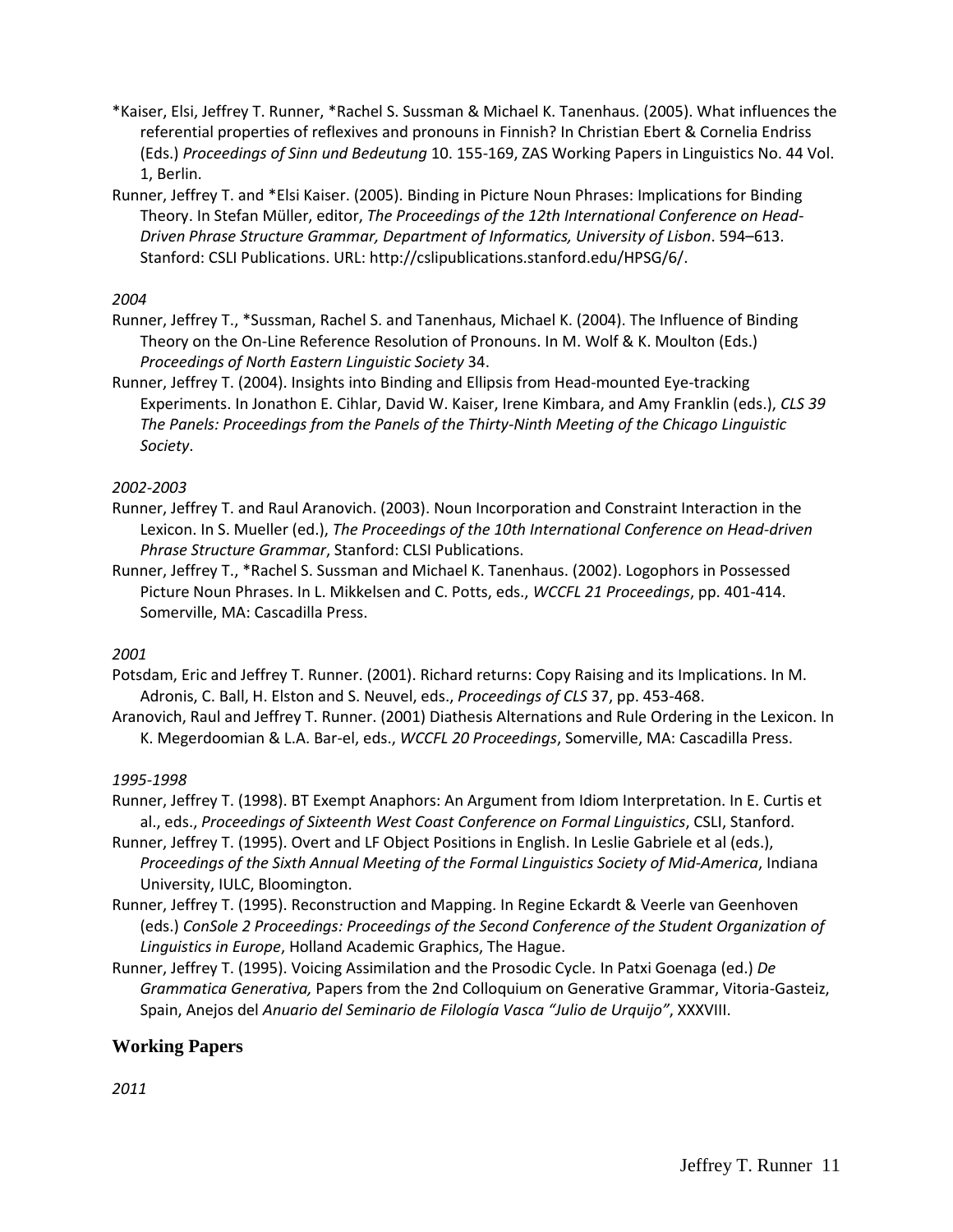- Runner, Jeffrey T. and \*Timothy A. Dozat. (2011). A brief report on voice mismatch effects in verb phrase ellipsis and sluicing. In A. Fine (Ed.), *University of Rochester Working Papers in the Language Sciences*.
- \*Kim, Christina & Jeffrey T. Runner. (2011). Discourse Structure and Syntactic Parallelism in VP Ellipsis. In Jesse A. Harris & Margaret Grant (Eds.) *University of Massachusetts Occasional Papers in Linguistics: Processing Linguistic Structure*. Volume 38. GLSA Publishing. Amherst, MA.

Runner, Jeffrey T. (2007). Freeing Picture NPs from Binding Theory. In Jill Thorson & Lynsey Wolter, eds., *University of Rochester Working Papers in the Language Sciences*, 3.1, 57-90.

## *2000-2001*

- Runner, Jeffrey T. (2001). The Double Object Construction at the Interfaces. In Katherine Crosswhite & James Magnuson, eds., *University of Rochester Working Papers in the Language Sciences* 1.3.
- Runner, Jeffrey T. (2000). The External Object Hypothesis and the Case of Object Expletives. In J. Magnuson & K. Crosswhite (eds.), *University of Rochester Working Papers in the Language Sciences*, 1.2.

*1992-1994*

Runner, Jeffrey T. (1994). A Specific Role for AGR," in Elena Benedicto and Jeffrey T. Runner (eds.), *University of Massachusetts Occasional Papers 17: Functional Projections*, GLSA, U. Mass., Amherst.

Runner, Jeffrey T. (1993). Quantificational Objects and Agr-o. In Vern Lindblad & Michael Gamon (eds.), *MIT Working Papers in Linguistics 20: Papers from SCIL V*, MIT Working Papers in Linguistics, Cambridge.

Runner, Jeffrey T. (1993). Cyclic Effects on Prosodic Voicing Assimilation. In Tim Sherer (ed.), *University of Massachusetts Occasional Papers 16: Phonological Representations*, GLSA, U. Mass., Amherst.

Runner, Jeffrey T. (1992). Expletives, 'Replacement', and Economy. In Albert Branchadell et al (eds.), *Catalan Working Papers in Linguistics* 1992, Universitat Autònoma de Barcelona.

## **Reviews**

*2002*

Runner, Jeffrey T. (2002). Review of *The Syntax of Sluicing* by Jason Merchant. *Linguist List* 13.1210.

*1994-1999*

Runner, Jeffrey T. (1999). Review: Manning (1995), *Ergativity: Argument Structure and Grammatical Relations*. *Anthropological Linguistics* 41.1.

Runner, Jeffrey T. (1994). Review: Margaret Speas, *Phrase Structure in Natural Language*. *Links and Letters 1: Topics in Linguistics*.

## **Keynote Presentations**

*2013*

Runner, Jeffrey T. (2013). Syntactic structure, information structure, and lexical effects on null and overt subject comprehension in Spanish. Keynote address presented at the Conference of the German Linguistic Society (DGfS), Workshop on Information structural evidence in the race for salience, Potsdam, Germany.

*2003-2005*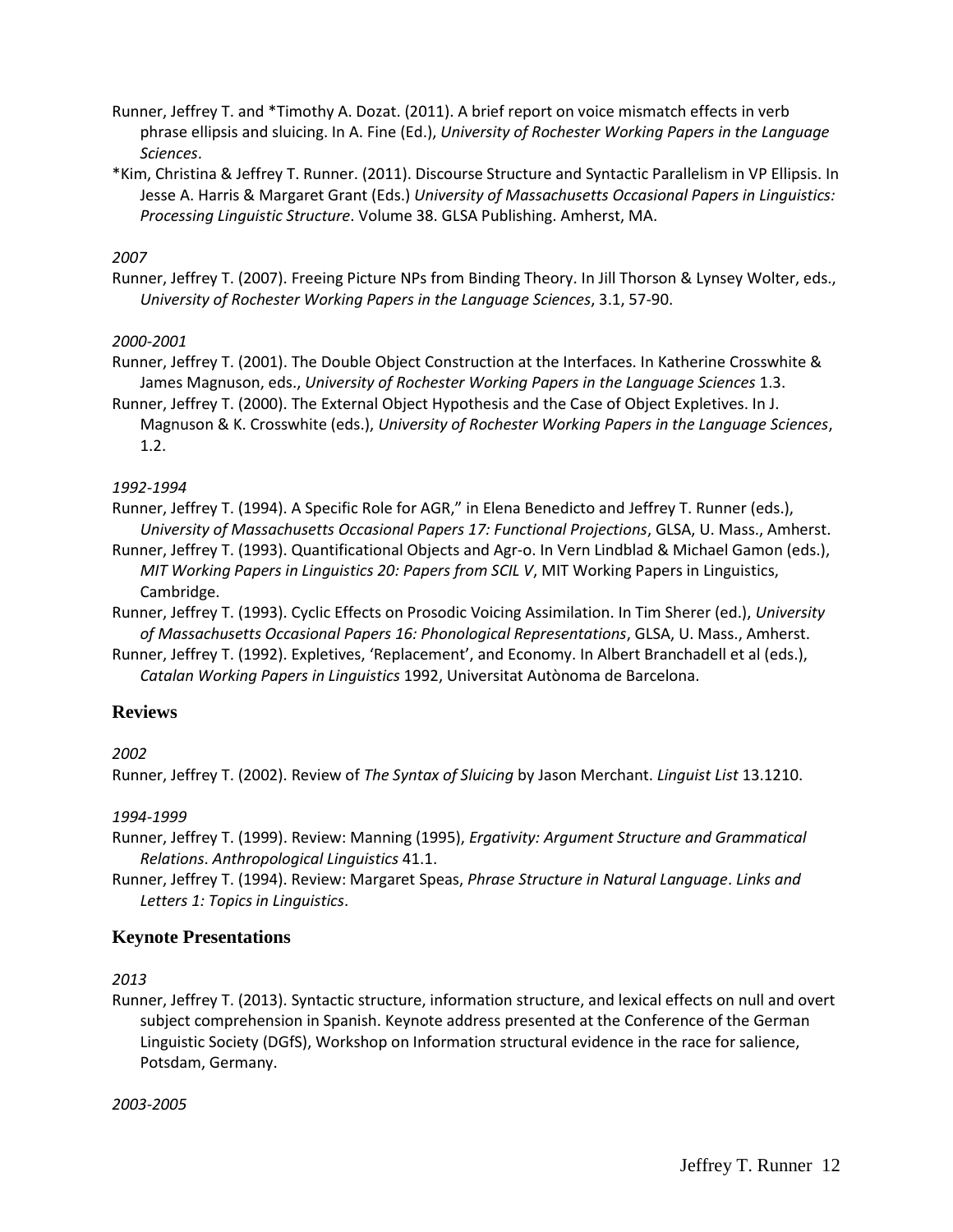Runner, Jeffrey T. (2005). Coreferential and Bound Variable Interpretations: an Experimental Investigation," keynote address presented at HPSG 2005, Lisbon.

Runner, Jeffrey T. (2004). In Search of Gay Language. Keynote address presented at the Susan B. Anthony Institute for Gender and Women's Studies 11th Annual Interdisciplinary Graduate Conference, University of Rochester, Rochester, NY.

Runner, Jeffrey T. (2003). Insights into Binding and Ellipsis from Head-mounted Eye-tracking Experiments. Keynote address presented at the 39th Annual Meeting of the Chicago Linguistic Society, parallel session on Quantitative Approaches to Theoretical Issues, Chicago.

## **Invited Presentations**

*2015*

Runner, Jeffrey T. (2015). Agreement features guide both reflexive and pronoun resolution. Paris workshop. December 15.

Runner, Jeffrey T. (2015). Gender does guide reflexive binding during memory retrieval. Invited talk, Linguistics Colloquium, University at Buffalo, December 4.

Runner, Jeffrey T. (2015). And beyond: the effects of relative clause type on the processing of reflexives and pronouns in a head-initial relative clause language (English). Invited talk, *Workshop on Relative Clauses: Relatives in East Asia & Beyond*, November 14.

### *2014*

Runner, Jeffrey T. (2014). Binding Theory Constraints on Retrieval During Processing. Invited talk, Linguistics Colloquium, Cornell University, November 20.

Runner, Jeffrey T. (2014). Verb specific transitivity biases in verb phrase ellipsis. Invited talk, Psycholinguistics Lab, University of Toronto. May 29.

Runner, Jeffrey T. (2014). Binding constraints on processing: pronouns are harder than reflexives. Invited talk, Linguistics Language Lunch, Brown University. February 26.

Runner, Jeffrey T. (2014). Binding constraints in action: implications for processing. Invited talk, Polinsky Language Sciences Lab, Harvard University. February 19.

## *2013*

Runner, Jeffrey T. (2013). On the constraints of the binding theory: evidence from visual world eyetracking. Viewpoints Talk. University of Rochester. September 20.

Runner, Jeffrey T. (2013). Experimental Investigations into Ellipsis Phenomena. Invited talk, Laboratoire de Linguistique Formelle, University of Paris Diderot.

Runner, Jeffrey T. (2013). Structural and Non-Structural Factors in Anaphora Resolution. Invited talk, Laboratoire de Linguistique Formelle, University of Paris Diderot.

- Runner, Jeffrey T. (2013). Binding Theory from a Psycholinguistic Perspective: (Mostly) Off-Line Methods. Invited talk, Laboratoire de Linguistique Formelle, University of Paris Diderot.
- Runner, Jeffrey T. (2013). The Binding Theory from a Psycholinguistic Perspective. Invited talk, Laboratoire de Linguistique Formelle, University of Paris Diderot.
- Runner, Jeffrey T. (2013). The on-line application of binding constraints: new evidence from visual world eye-tracking. Invited talk, Colloquium on Grammar and Cognitive Processes, Utrecht.

- Runner, Jeffrey T. (2012). Parallelism effects in three types of ellipsis. Invited talk, Linguistics, SUNY Stony Brook. October 26.
- Runner, Jeffrey T. (2012). Beyond the height of ellipsis: parallelism conditions on VP ellipsis, Pseudogapping and Sluicing. Invited talk, Cognitive Science, Johns Hopkins University. April 26.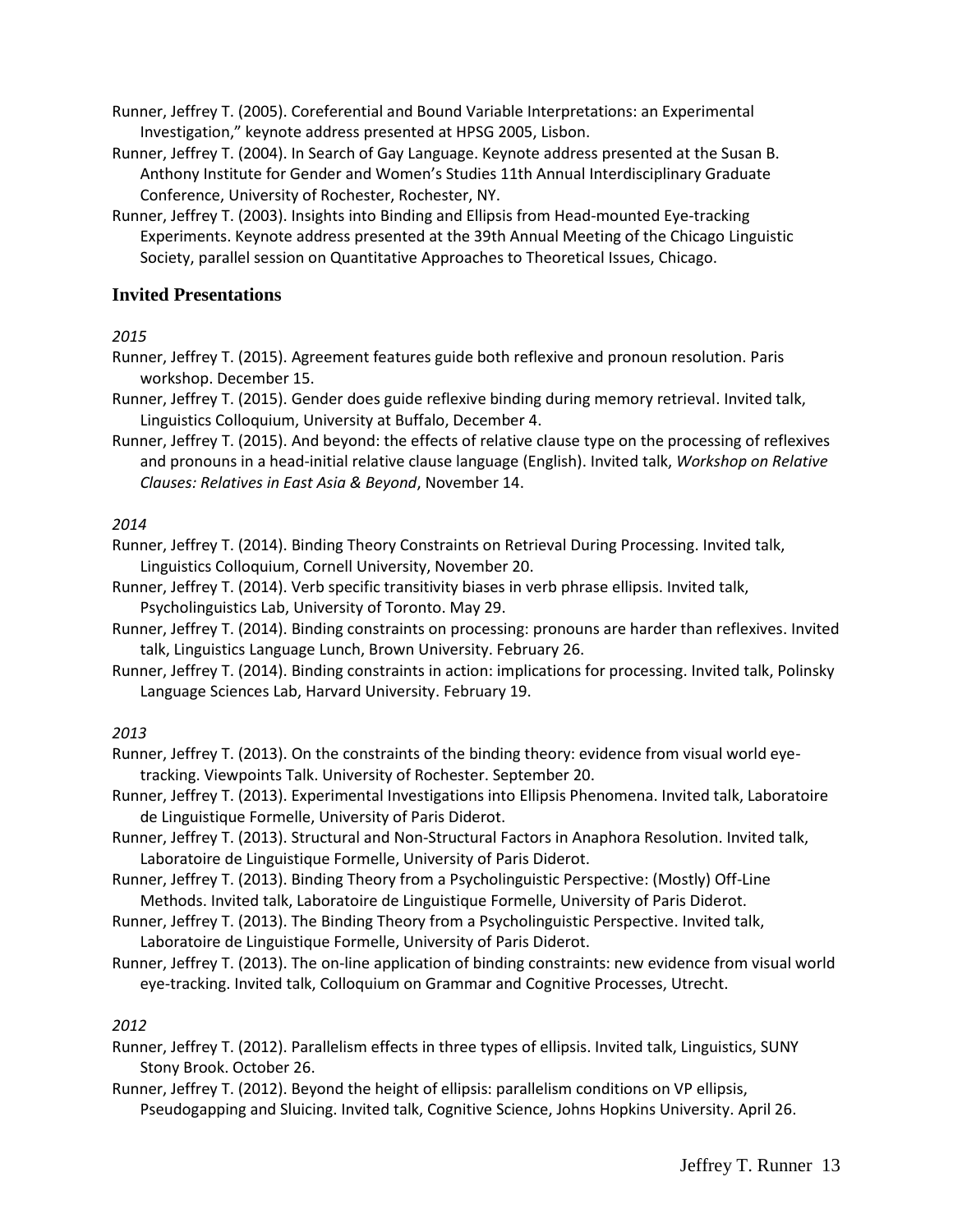- Runner, Jeffrey T. (2012). Linguistic Structure in VP Ellipsis, Pseudogapping and Sluicing. Invited talk, Linguistics, University of Toronto. February 3.
- Runner, Jeffrey T. (2012). Retrieval of linguistic structure during ellipsis processing. Invited talk, Psycholinguistics Lab, University of Toronto. February 3.

### *2010-2011*

- Runner, Jeffrey T. (2011). On the interplay of syntax and semantics in representational NPs in Dutch, German and Finnish. Invited talk, *Mayfest: The Interpretation of Pronouns. University of Maryland. May 7.*
- Runner, Jeffrey T. (2011). Verb Phrase Ellipsis and Pseudogapping are (probably) not the same. Invited talk, *Cornell is Gorges Linguistics Workshop*. Cornell University. April 16.
- Runner, Jeffrey T. (2011). Linguistic structure in anaphoric processing. Invited talk, Cognitive Science Dinner, University of Rochester. February 8.
- Runner, Jeffrey T. (2010). Types of Linguistic Structure in VP Ellipsis. Invited talk, Linguistics, Cornell University. September 30.

### *2008*

- Runner, Jeffrey T. & \*Christina Kim. (2008). Are syntactic effects in VP ellipsis really discourse effects? Invited talk, *Language, Linguistics & Neurocognition Workshop*, Utrecht University, UIL OTS.
- Runner, Jeffrey T. (2008). Experimental Syntax: a Case Study. Invited Mellon Humanities Corridor lecture, Research Design in Linguistics, Department of Languages, Literatures and Linguistics, Syracuse University.
- Runner, Jeffrey T. (2008). Structural constraints on exempt anaphors. Invited talk, Syntax Supper, CUNY Grad Center.
- Runner, Jeffrey T. (2008). On the Role of Syntax on the Interpretation of Elided Reflexives. Invited talk, Department of Linguistics, Northwestern University.

## *2007*

- Runner, Jeffrey T. (2007). Structural constraints on the interpretation of elided anaphors. Invited talk, Haskins Laboratories, New Haven, Connecticut.
- Runner, Jeffrey T. (2007). The eyes have it: how your eye movements can reflect your thoughts. Invited talk, Department of Psychology, College of Staten Island.
- Runner, Jeffrey T. & \*Micah B. Goldwater (2007). A preliminary look at the effects of discourse and parallelism on the interpretation of elided reflexives. Invited talk, Psycholinguistics Supper, CUNY Grad Center.

## *2006*

- Runner, Jeffrey T. (2006). Reflexive Interpretation in Representational Noun Phrases. Invited talk, Department of Languages, Literatures and Linguistics, Syracuse University.
- Runner, Jeffrey T. (2006). The Role of Representation in the Interpretation of Representational Noun Phrase. Invited talk, Department of Linguistics, University of Texas at Austin.

## *2005*

Runner, Jeffrey T. (2005). How are pictures like statues?" invited talk, Department of Linguistics, University of Maryland.

Runner, Jeffrey T. (2005). Lingering challenges to the raising to object and object control constructions," invited talk, *Workshop on Raising and Control*, LSA Annual meeting, Oakland.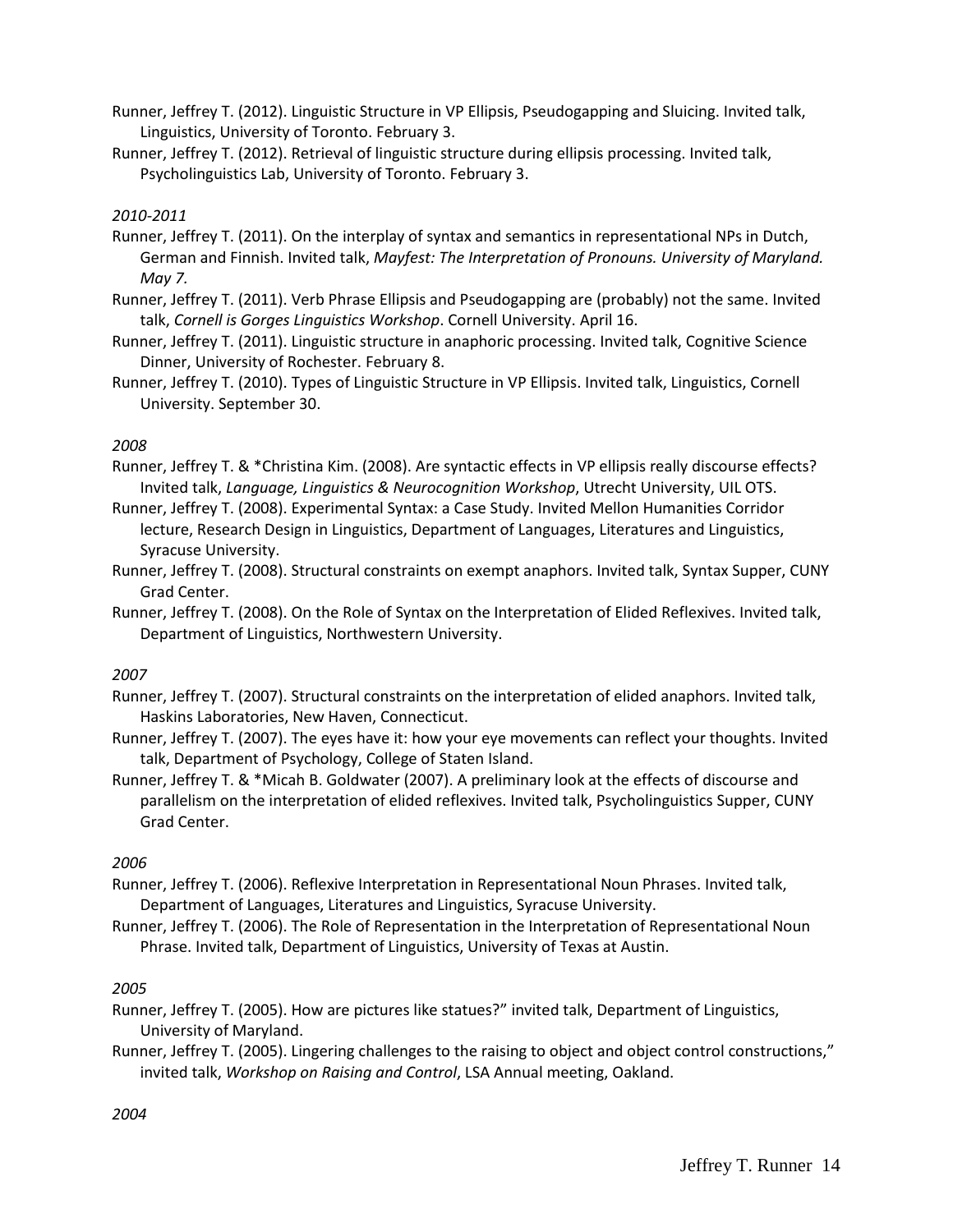Runner, Jeffrey T. (2004). Logophors in Picture Noun Phrases," Invited talk, Department of Linguistics, University of Texas, Austin.

Runner, Jeffrey T. (2004). Recent Research on 'Gay Language'. Paper presented at the Susan B. Anthony Institute for Gender and Women's Studies Faculty Research Seminar, University of Rochester, NY.

#### *2002-2003*

Runner, Jeffrey T. (2003). Logophors and the Argument Structure of Picture Noun Phrases. Invited talk, Department of Linguistics, University of Iowa.

- Runner, Jeffrey T. (2003). On the Complementarity of Pronouns and Reflexives in English: Evidence from Eye Movements. Invited talk, Center for Cognitive Sciences, SUNY Buffalo.
- Runner, Jeffrey T. (2003). Constraint Interaction in the Lexicon: Diathesis Alternations and Noun Incorporation. Department of Linguistics, University of Rochester.

Runner, Jeffrey T. (2002). Binding Theories for Noun Phrases. Department of Linguistics, University of Rochester.

### *2000*

Runner, Jeffrey T. (2000). Some Comments on Richard. LINGO group, CSLI, Stanford University.

- Runner, Jeffrey T. (2000). Freeing Picture Noun Phrases from Binding Theory. Invited talk, Department of Linguistics, University of Iowa.
- Runner, Jeffrey T. (2000). Freeing Picture Noun Phrases from Binding Theory. Invited talk, Department of Linguistics, University of California, Santa Cruz.

#### *1998-1999*

Runner, Jeffrey T. (1999). Movimiento *Difícil* is Tough to Analyze. Department of Linguistics, University of Rochester.

Runner, Jeffrey T. (1998). When Minimalism isn't Enough: an Argument for Argument Structure. Invited talk, Department of Linguistics and the Center for the Sciences of Language, University of Rochester.

#### *1995-1996*

Runner, Jeffrey T. (1996). Binding, Extraction and arg-s: Connectivity Effects in HPSG. Invited talk, Department of Linguistics, SUNY-Buffalo.

Runner, Jeffrey T. (1996). The Role(?s) of Phrase Structure in Grammar. Invited talk, BCS Lunch Series, Department of Brain & Cognitive Sciences, University of Rochester.

Runner, Jeffrey T. (1995). AGRo in English? Some Evidence Towards a Non-Obvious Conclusion. Invited talk, Department of Linguistics, University of Toronto.

## **Refereed Conference Presentations**

## *2013*

- Runner, Jeffrey T. & \*Kellan Head. (2013). What can visual world eye-tracking tell us about the binding theory? Paper presented at the Colloque de Syntaxe et Sémantique à Paris.
- \*Dozat, Timothy A. & Jeffrey T. Runner. (2013). Someone will attend this talk (and it definitely should be!), I just don't know by whom: An analysis of voice mismatch in VP ellipsis and sluicing. Paper presented at the Colloque de Syntaxe et Sémantique à Paris. [Presented by Runner.]

#### *2011-2012*

\*Dozat, Timothy A. & Jeffrey T. Runner. (2012). Voice parallelism in sluicing and VP ellipsis. Paper presented at the Annual Meeting of the Linguistic Society of America.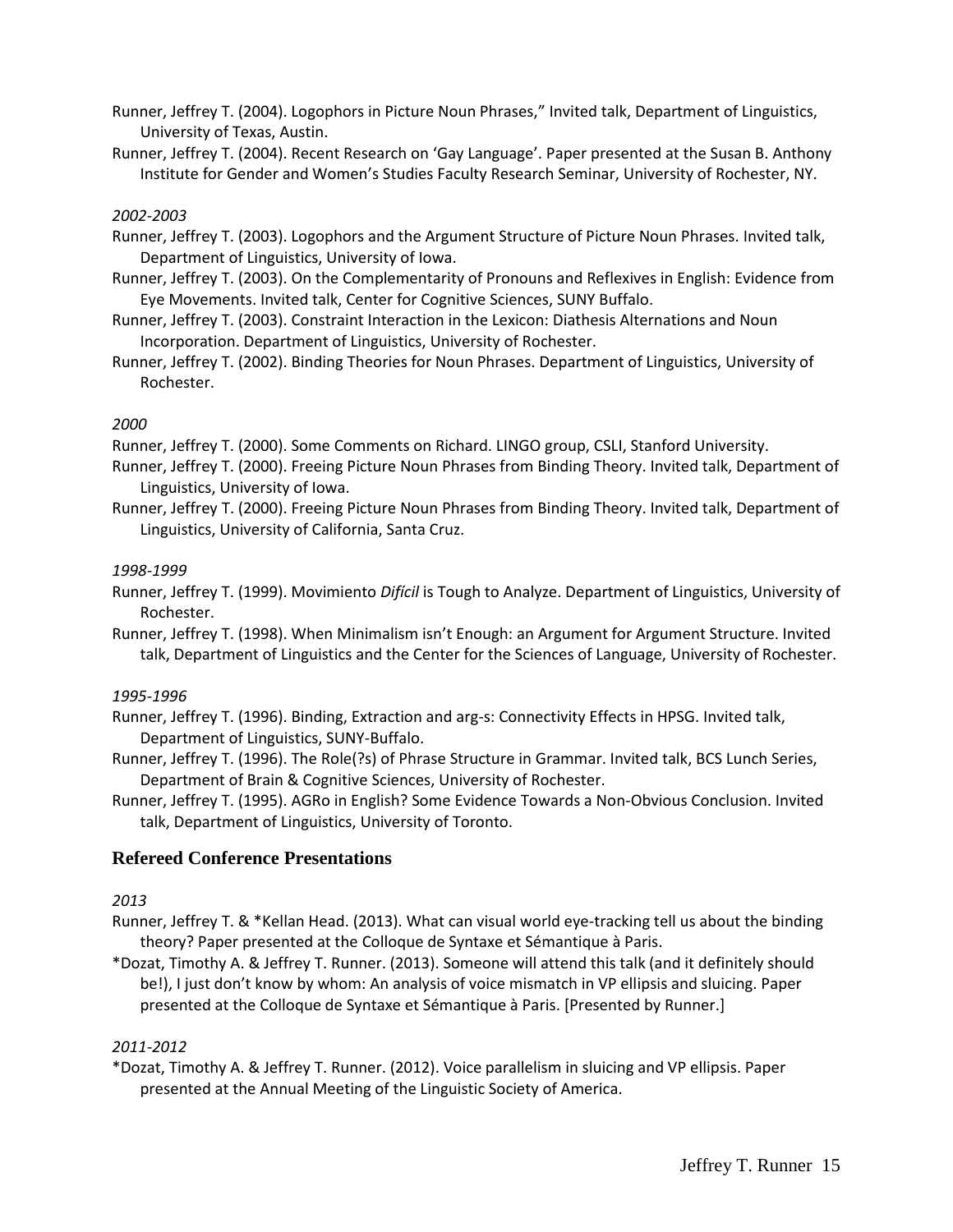- Runner, Jeffrey T. & \*Elsi Kaiser. (2011). Inter- and Intra-Clausal Pronoun Resolution. Paper presented at the 8th Discourse Anaphora and Anaphor Resolution Colloquium. Faro, Portugal.
- \*Snider, Neal & Jeffrey T. Runner. (2011). Phonological structure is reactivated in VP ellipsis: evidence from eye movements. Paper presented at the 85th Annual Meeting of the Linguistic Society of America.

- \*Snider, Neal & Jeffrey T. Runner (2010). Structural Parallelism Aids Ellipsis and Anaphor Resolution Evidence From Eye Movements to Semantic and Phonological Neighbors. Paper presented at Architectures and Mechanisms of Language Processing. York, England. [Presented by Runner.]
- \*Kim, Christina, Christine Gunlogson, Mike Tanenhaus & Jeffrey T. Runner. (2010). Constraining Focus Interpretation in Discourse. Paper presented at CUNY 23.
- \*Kim, Christina, Christine Gunlogson, Mike Tanenhaus & Jeffrey T. Runner. (2010). Focus alternatives and discourse parallelism. Paper presented at the 84th Annual Meeting of the Linguistic Society of America.

## *2008-2009*

- \*Kim, Christina, Christine Gunlogson, Mike Tanenhaus & Jeffrey T. Runner. (2009). Restricting and generating hypotheses about focus alternatives. XPrag. Lyon, France.
- \*Kaiser, Elsi & Jeffrey T. Runner. (2008). Pronouns, reflexives and something in-between: A crosslinguistic investigation of reference resolution in Finnish, German and Dutch. Talk presented at 3rd Workshop on Quantitative Investigations in Theoretical Linguistics (QITL-3). Linguistic Association of Finland (SKY) and the Department of General Linguistics at the University of Helsinki.
- Kobele, Gregory, \*Christina Kim, John Hale & Jeffrey T. Runner. (2008). A processing model for ungrammatical verb phrase ellipsis. Talk presented at the 21st annual CUNY human sentence processing conference, University of North Carolina at Chapel Hill.

- \*Goldwater, Micah & Jeffrey T. Runner. (2007). An Experimental Investigation of the Representational Nature of Representational NPs. Talk presented at Texas Linguistic Society, UT Austin.
- \*Kaiser, Elsi, Jeffrey T. Runner, \*Rachel S. Sussman and Michael K. Tanenhaus. (2007). Picturing the syntax/semantics interface during on-line processing. Talk presented at the On Linguistic Interfaces conference, University of Ulster, Jordanstown campus, N. Ireland. [Presented by Runner.]
- \*Kaiser, Elsi, Jeffrey T. Runner, \*Rachel S. Sussman and Michael K. Tanenhaus. (2007). On the interplay of syntactic and semantic effects on anaphor resolution. Talk presented at the 43rd Annual Meeting of the Chicago Linguistic Society, University of Chicago. [Presented by Runner.]
- \*Kaiser, Elsi, Jeffrey T. Runner, \*Rachel S. Sussman and Michael K. Tanenhaus. (2007). Syntactic and semantic effects on the interpretation of pronouns and reflexives. Talk presented at the 20th annual CUNY human sentence processing conference, University of California, San Diego.
- \*Goldwater, Micah & Jeffrey T. Runner. (2007). Reference transfer and reflexive interpretation in representational noun phrases. Talk presented at the 81st Annual Meeting of the Linguistic Society of America, Anaheim, California.
- \*Kaiser, Elsi, Jeffrey T. Runner, \*Rachel S. Sussman and Michael K. Tanenhaus. Pronouns as reflexives? A look at prenominal possessive pronouns. (2007). Talk presented at the 81st Annual Meeting of the Linguistic Society of America, Anaheim, California.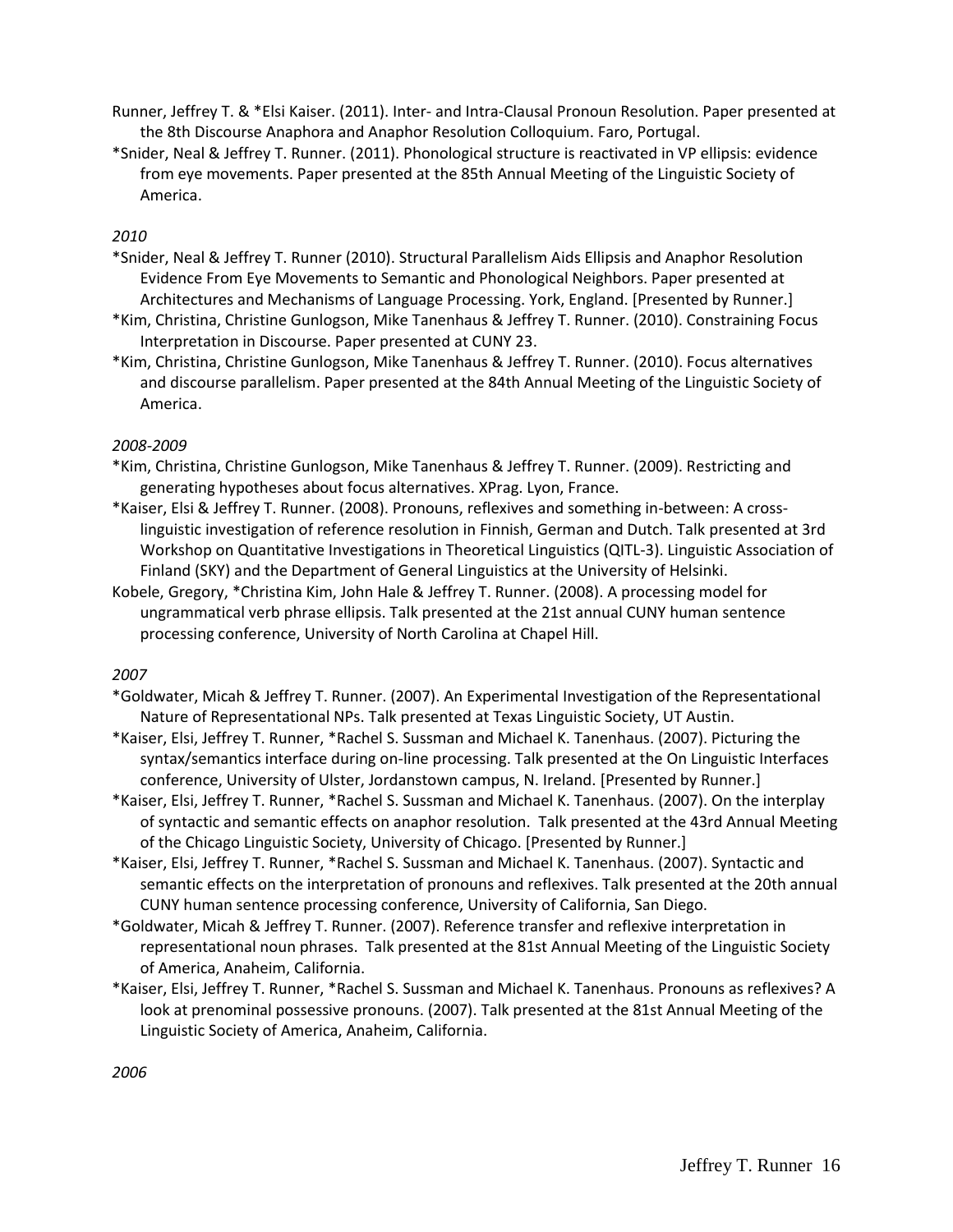\*Kaiser, Elsi, Jeffrey T. Runner, \*Rachel S. Sussman & Michael K. Tanenhaus. (2006). The real-time interpretation of pronouns and reflexives: Structural and non-structural information. Talk presented at the 37th Meeting of the North East Linguistic Society University of Illinois, Urbana-Champaign.

#### *2004*

- \*Kaiser, E., Runner, J.T., \*Sussman, R.S. & Tanenhaus, M.K. (2004). The interpretation of pronouns and reflexives in picture noun phrases: effects of non-structural factors. Paper presented at the Western Conference on Linguistics, University of Southern California.
- \*Kaiser, E., Runner, J.T., \*Sussman, R.S. & Tanenhaus, M.K. (2004). An experimental approach to shortdistance pronouns and logophoric reflexives. Paper presented at the Workshop on Semantic Approaches to Binding Theory, Nancy, France.
- \*Goldwater, Micah & Jeffrey T. Runner. (2004). Coreferential Interpretations of Reflexives in Picture Noun Phrases: an Experimental Approach. Paper presented at the Texas Linguistics Society, Austin, Texas.
- Runner, Jeffrey T., \*Rachel S. Sussman and Michael K. Tanenhaus. (2004). Reflexives and Pronouns in Picture Noun Phrases: Using Eye Movements as a Source of Linguistic Evidence. Paper presented at the International Conference on Linguistic Evidence: Empirical, Theoretical, and Computational Perspectives, Tuebingen, Germany.

#### *2002*

Runner, Jeffrey T., \*Rachel S. Sussman and Michael K. Tanenhaus. (2002). Binding Reflexives and Pronouns in Picture Noun Phrases. Talk presented at the 8th Annual Conference on Architectures and Mechanisms for Language Processing, Tenerife, Spain.

### *1995-1997*

- Runner, Jeffrey T. and \*Kimberley Abbott. (1997). Reraising the Case of Object Expletives. Paper presented at the Annual Meeting of the Linguistic Society of America, Chicago.
- Runner, Jeffrey T. (1996). The English Double Object Construction: Underlyingly and at the Interfaces. Paper presented at the Annual Meeting of the Linguistic Society of America, San Diego.
- Runner, Jeffrey T. (1995). *There*-Insertion without Expletive Replacement. Paper presented at the Annual Meeting of the Linguistic Society of America, New Orleans.

#### *1994*

- Runner, Jeffrey T. (1994). Expletives, 'Replacement', and Economy. Paper presented at the Girona Summer School in Linguistics Student Workshop, Girona, Catalonia.
- Runner, Jeffrey T. (1994). Voicing Assimilation and the Prosodic Cycle. Paper presented at the 2nd Colloquium on Generative Grammar, Vitoria-Gasteiz, The Basque Country.

#### *1989-1990*

- Aissen, Judith and Jeffrey T. Runner. (1990). Spanish Left Conjunct Agreement. Paper presented at the 2nd. Conference on Grammatical Relations, San Diego
- Aissen, Judith and Jeffrey T. Runner (1989). Spanish Left Conjunct Agreement. Paper presented at the Annual Meeting of the Linguistic Society of America, Washington, D.C., 1989.

## **Refereed Conference Posters**

## *2015-current*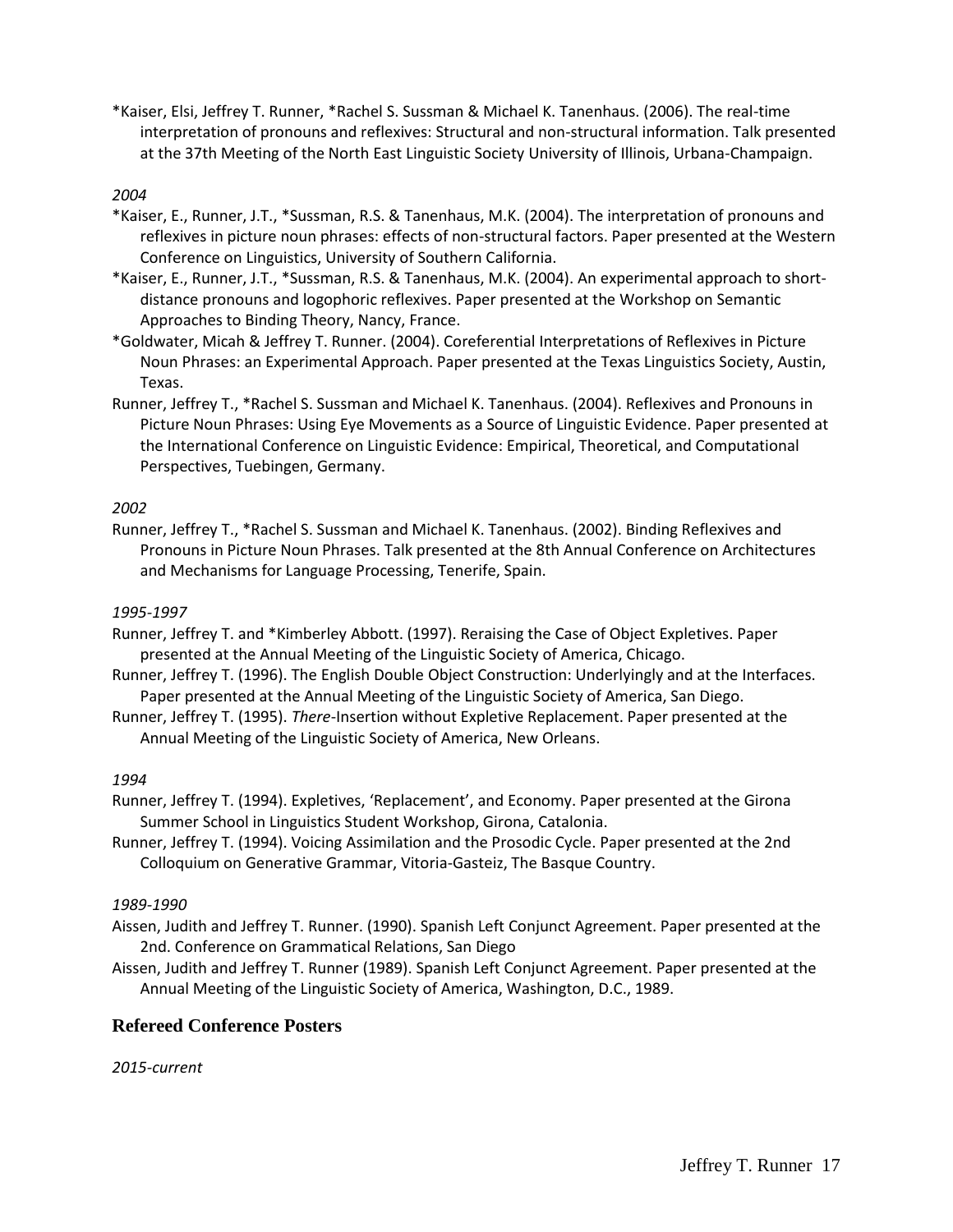- \*Ibarra , Alyssa, Mike Tanenhaus and Jeffrey Runner. (2017). Effects of shared learning on choice of referring expressions mitigated by likelihood of prior knowledge. Poster presented at the 30th Annual CUNY Conference on Human Sentence Processing. MIT.
- \*Xu, Yuhang & Jeffrey T. Runner. (2017). Sensitivity to Gender Information in Anaphor Resolution: the Case of Mandarin Chinese. Poster presented at the First International Conference on Theoretical East Asian Psycholinguistics (ICTEAP-1), March 10-12, 2017, Hong Kong
- \*Xu, Yuhang & Jeffrey T. Runner. (2016). Reflexive Retrieval in Mandarin Chinese: Evidence against the Local Search Hypothesis. Poster presented at CUNY 29. University of Florida.
- \*Xu, Yuhang & Jeffrey T. Runner. (2016). Locality effects in long-distance reflexive retrieval: the case of Mandarin Chinese *ziji*. Poster presented at 90th Annual Meeting of the Linguistic Society of America. Washington, DC.
- Runner, Jeffrey T. & \*Amanda Baker. (2015). New evidence for sensitivity to syntax in English verb phrase ellipsis. Poster presented at CUNY 28. University of Southern California.

\*Dozat, Timothy & Jeffrey T. Runner. (2013). Information structure and the 'height' of ellipsis. Poster presented at CUNY 26. University of South Carolina.

- \*Fine, Alex & Jeffrey T. Runner. (2013). The effect of predictability in elided vs. non-elided constituents. Poster presented at CUNY 26. University of South Carolina.
- \*Head, Kellan & Jeffrey T. Runner. (2013). Assessing the on-line application of binding constraints without gender stereotype. Poster presented at CUNY 26. University of South Carolina.
- \*King, Sharese & Jeffrey T. Runner. (2013). The interpretation of elided reflexives in children and adults. Poster presented at CUNY 26. University of South Carolina.

#### *2010-2012*

- \*Kim, Christina, \*Timothy Dozat & Jeffrey T. Runner. (2012). Question structure and ellipsis. Poster presented at CUNY 25. City University of New York.
- Runner, Jeffrey T. & \*Christina Kim. (2011). Two (potential) differences between VP ellipsis and pseudogapping. Poster presented at Architectures and Mechanisms of Language Processing. Paris.
- \*Kim, Christina & Jeffrey T. Runner (2011). Syntactic Identity Isn't Enforced Blindly: VP Ellipsis and Pseudogapping. Poster presented at the 85th Annual Meeting of the Linguistic Society of America. Pittsburgh.
- \*Snider, Neal & Jeffrey T. Runner (2010). The role of structural parallelism on anaphoric antecedent resolution. Poster presented at CUNY 23. New York University.

- \*Fine, Alex, \*Christina Kim & Jeffrey T. Runner. (2009). The role of inflectional entropy in VP ellipsis resolution. Poster presented at the 22nd annual CUNY conference on human sentence processing, UC Davis.
- \*Kim, Christina & Jeffrey T. Runner. (2009). Disentangling syntactic and discourse parallelism in VP ellipsis. Poster presented at the 22nd annual CUNY conference on human sentence processing, UC Davis.
- \*Kim, Christina, Christine Gunlogson, Michael K. Tanenhaus & Jeffrey T. Runner. (2009). Restricting and generating hypotheses about focus alternatives: Interpreting *only* and *also* in context. Poster presented at the 22nd annual CUNY conference on human sentence processing, UC Davis.
- \*Kim, Christina & Jeffrey T. Runner. (2009). When syntactic parallelism is really discourse parallelism in VP ellipsis. Poster presented at the 83rd Annual Meeting of the Linguistic Society of America. San Francisco.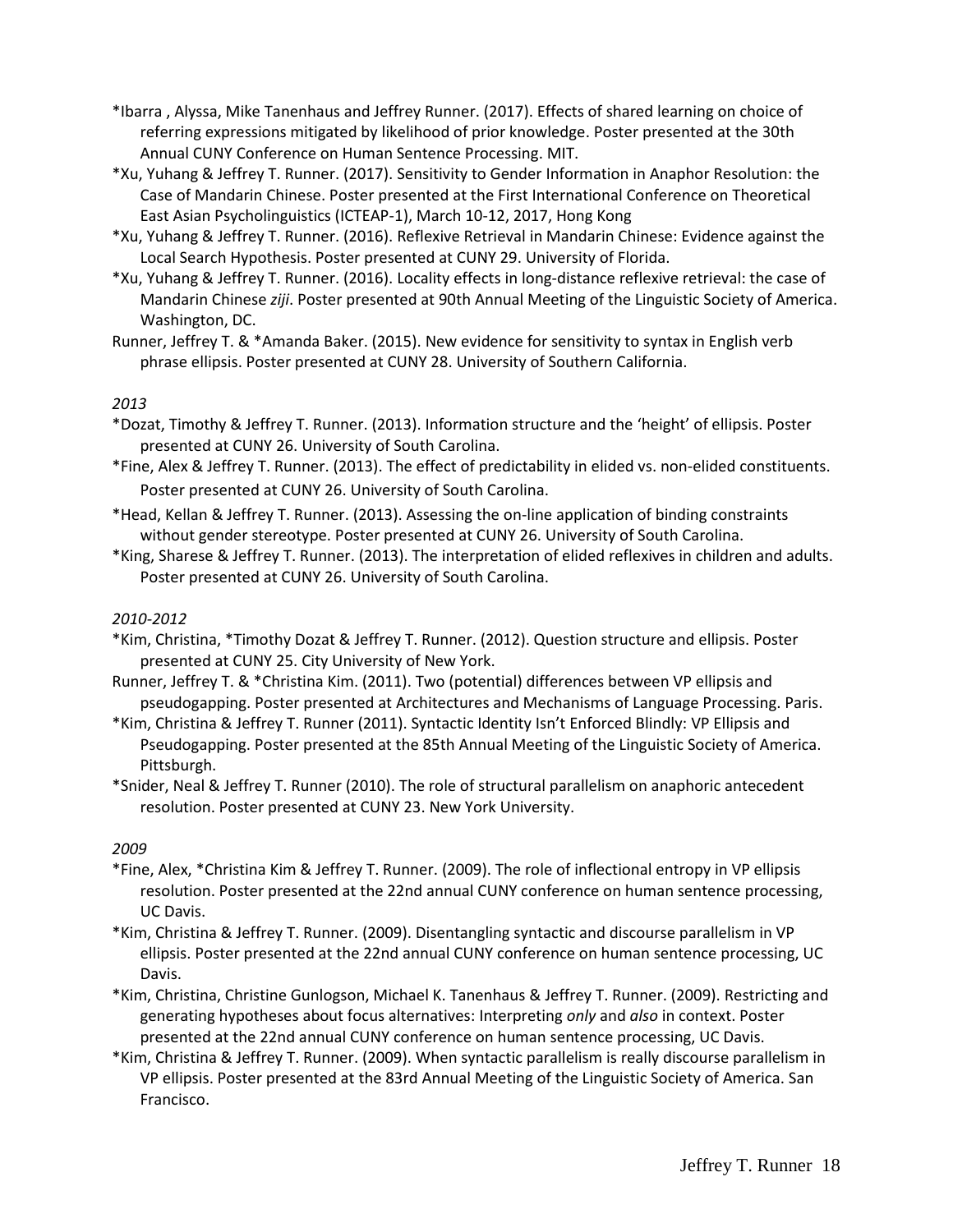- \*Kim, Christina, Christine Gunlogson, Michael K. Tanenhaus & Jeffrey T. Runner. (2008). Focus alternatives and contextual domain restriction: an eye-tracking study on the interpretation of "only". Poster presented at Architectures and Mechanisms of Language Processing Conference, Cambridge University.
- \*Goldwater, Micah & Jeffrey T. Runner. (2008). The Representational Nature of Representational NP's: Using the Visual World Eye-Tracking Paradigm, poster presented at the 21st annual CUNY conference on human sentence processing, University of North Carolina at Chapel Hill.
- \*Kaiser, Elsi & Jeffrey T. Runner. (2008). A comparative investigation of anaphor resolution in German and Dutch, poster presented at the 21st annual CUNY conference on human sentence processing, University of North Carolina at Chapel Hill.
- \*Kim, Christina, Christine Gunlogson, Michael K. Tanenhaus & Jeffrey T. Runner. (2008). Domain narrowing: Interpreting 'only' in context, poster presented at the 21st annual CUNY conference on human sentence processing, University of North Carolina at Chapel Hill.

### *2005-2006*

- \*Goldwater, Micah & Jeffrey T. Runner. (2006). The Role of Representation in Representational Noun Phrases, poster presented at the 19th annual CUNY conference on human sentence processing, City University of New York.
- \*Kaiser, Elsi, Jeffrey T. Runner, \*Rachel S. Sussman & Michael K. Tanenhaus. (2005). Whose picture? Reference resolution in and out of picture NPs, poster presented at the 18th annual CUNY conference on human sentence processing, University of Arizona.
- \*Kaiser, Elsi, Jeffrey T. Runner, \*Rachel S. Sussman & Michael K. Tanenhaus. (2005). Reference resolution for reflexives and pronouns in Finnish, poster presented at the 18th annual CUNY conference on human sentence processing, University of Arizona.

#### *2000-2004*

- \*Kaiser, E., Runner, J.T., \*Sussman, R.S. & Tanenhaus, M.K. (2004). Pronouns, reflexives, Binding Theory, and information flow. Poster presented at Architectures and Mechanisms of Language Processing (AMLaP), Aix-en-Provence, France.
- Runner, Jeffrey T., \*Rachel S. Sussman and Michael K. Tanenhaus. (2003). The Influence of Binding Theory on the On-Line Reference Resolution of Pronouns. Poster presented at North Eastern Linguistic Society 34, SUNY Stony Brook.
- Runner, Jeffrey T., \*Rachel S. Sussman & Michael K. Tanenhaus (2001). The Role of Binding Theory in the On-line Reference Resolution of Reflexives. Poster presented at CUNY Human Sentence Processing Conference, U. Penn.
- Runner, Jeffrey T., \*Rachel S. Sussman and Michael K. Tanenhaus. (2000). Binding Reflexives and Pronouns in Real-time Processing. Poster presentation at the CUNY Human Sentence Processing Conference, San Diego.

## **Other academic activities**

*College/Arts, Sciences and Engineering/University Committees*

Faculty Development and Diversity Officer for Arts, Sciences and Engineering, 6/2014 – present.

Faculty Diversity Officer for Arts, Sciences and Engineering, 7/2013 – 6/2014.

Committee on Individualized Interdepartmental Programs, member, 2012 – 2016.

Faculty Senate, member, 2011 – 2016, 2017-

Center for Excellence in Teaching and Learning, steering committee member, 2011 – 2013.

English Speakers of Other Languages (ESOL), committee member, 2011 – 2013.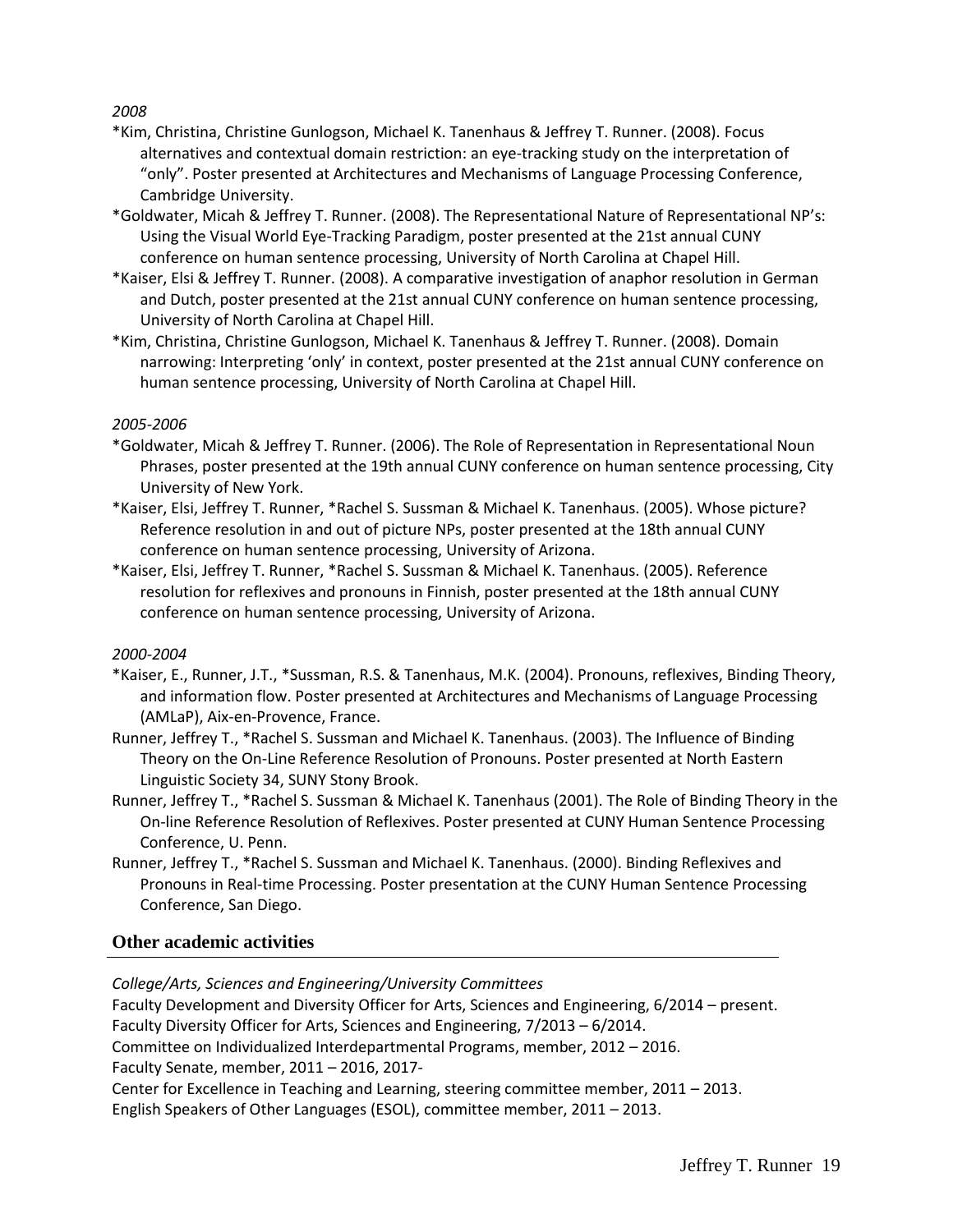UR GLBTQ Resource Center Committee, member, 2010 – present.

LGBTQ Steering Committee, founding member, 2010 – present.

- Susan B. Anthony Institute for Gender & Women's Studies, Steering Committee, 2007 2014; Governance Committee, Chair, 2009-2010, 2013-2014; Curriculum Committee, Chair, 2007-2008, 2010-2012; Curriculum Director, 2007-2008.
- Singer Prize for Excellence in Secondary School Teaching Awards selection committee member, 2010- 2012.
- (en) GENDERED: identity, gender & art 2009 Susan B. Anthony Institute for Women and Gender Studies Juried Exhibition of Undergraduate Art, Juror. 2008.
- Susan B. Anthony Women's Leadership Award Committee member. 2008.
- Mellon Humanities Corridor with Syracuse and Cornell Linguistics. Rochester contact/budget person. 2007 - present.
- Bookstore Advisory Committee, Member, University of Rochester. 2006 2015.
- Center for Language Sciences Speaker Series committee, ex officio member. 2006-2010, 2011; Chair,  $2010 - 2013$ .
- Upperclass Housing Task Force, Member, University of Rochester. 2006 2007.
- Faculty Council Bookstore Committee, Chair, University of Rochester. 2006.

Faculty Council, Member, University of Rochester, representing Department of Linguistics. 2003-2006. Student Representative to Linguistics Faculty, U. Mass., Amherst. 1990-1991.

Graduate Student Senator representing Dept. of Linguistics, U. Mass., Amherst. 1990-1991.

Graduate Student Representative to Faculty Senate Library Committee, U. Mass., Amherst. 1990-1991.

#### *Dissertation Committee Chairs*

- Sarah Bibyk. *A Rise by Any Other Name: An Investigation of the Production and Comprehension of Rising (and Falling) Intonation in Questions.* Brain & Cognitive Sciences and Linguistics. 2016.
- David Kleinschmidt. *Perception in a Variable but Structured World: The Case of Speech Perception*. Brain & Cognitive Sciences. 2016.
- Esteban Buz. *Speaking with a (Slightly) New Voice: Investigating Speech Changes, Communicative Goals, and Learning from Past Communicative Success*. Brain & Cognitive Sciences. 2016.
- Jennifer Merickel. *Learning and Processing of Perceptual Confusability and the Mapping of Form to Meaning*. Brain & Cognitive Sciences. 2015.
- Che, Jing. *How Peer Social Worlds Shaped the Out-of-Class Learning Experiences of College ESOL Students: Examining the Impacts of Informal Peer Learning Upon Their Writing and Related Psychosocial Development*. Education, Warner School. 2013.

Naushad UzZaman. *Interpreting the Temporal Aspects of Language*. Computer Science. 2012. Taeryang Kim. *In Defense of a Posteriori Minimal Physicalism*, Philosophy. 2010.

Trent Dougherty. *Against Pragmatic Encroachment: A Defense of Simple Moderate Invariantism*, Philosophy. 2009.

Mikhail Masharov. *Reference Resolution and Discourse Salience*, Brain & Cognitive Sciences. 2008. Christopher Tillman. *Insensitive Millianism*, Philosophy. 2006.

- Joel Tetreault. *Empirical evaluations of pronoun resolution*. Computer Science. 2004.
- David Ahn. *The role of situations and presuppositions in restricting adverbial quantification.* Computer Science. 2004.
- James Magnuson. *The microstructure of spoken word recognition*. Brain and Cognitive Sciences. 2001. Amon Seagull. *Well-foundedness and reliability in statistical natural language parsing*. Computer

Science. 2000.

*Search Committees*

Teaching Center Assistant Director, member, 2010 - 2011.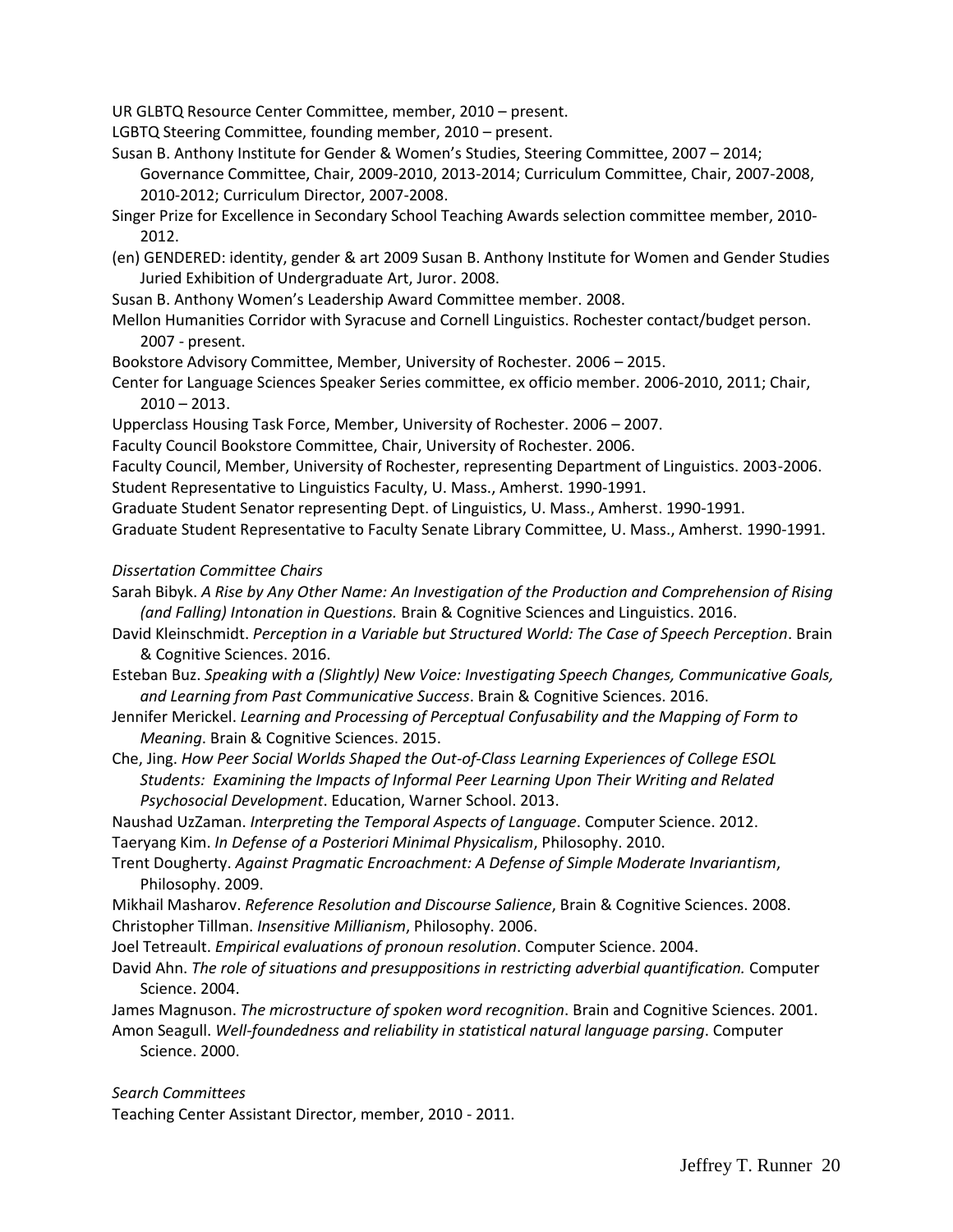Center for Language Sciences Postdoc committee, Chair, 2010-13, member, 1995-2013. Search Committee for Dean of Students, Member, University of Rochester. 2007 – 2008.

Search Committee for Dean and Vice Provost of the College of Arts and Sciences and Engineering, Member, University of Rochester. 2005 - 2006.

Faculty Search Committees, University of Rochester, 1996, 1998-2002, 2006, 2012-2015; UC Santa Cruz, 1988-1989.

#### *Search Committee Interviewer*

Dean of the Faculty of Arts, Science & Engineering. February 2017.

Dean of the Hajim School of Engineering & Applied Sciences. April 2016.

Dean of Arts & Sciences. March 2015.

Educational Development Specialist, Center for Excellence in Teaching and Learning. May 2015.

Assistant Director of Graduate Diversity, Kearns Center. February 2015.

Director of the Inter Cultural Center, Kearns Center and Dean of Students Office. July 2014.

#### *Memberships*

Susan B. Anthony Institute for Gender and Women's Studies, Faculty Associate, University of Rochester. 2003-present.

Center for Language Sciences, Member, University of Rochester, 1994-present. Linguistic Society of America, Member, 1989-present.

#### *Reviewing*

*Book*. Cambridge University Press, Oxford University Press

- *Journal*. Linguistic Inquiry, Language, Natural Language and Linguistic Theory, Journal of Memory and Language, Cognition, Cognitive Science, Language and Cognitive Processes, Journal of Experimental Psychology: Learning, Memory and Cognition, Journal of Linguistics, Linguistics and Philosophy, Language and Linguistics Compass, Morphology, Second Language Research, Folia Linguistica, Linguistiche Berichte, Language Acquisition, Applied Psycholinguistics.
- *Conference*. Linguistic Society of America, North Eastern Linguistic Society, Discourse Anaphora and Anaphor Resolution Colloquium, Penn Linguistics Colloquium, West Coast Conference on Formal Linguistics, Head-drive Phrase Structure Grammar, Architectures and Mechanisms of Language Processing, CUNY Human Sentence Processing Conference, Colloque de Syntaxe et Sémantique à Paris.
- *Grant*. National Science Foundation, Council for the Humanities of the Netherlands Organization for Scientific Research.

*Grant panelist*. National Science Foundation Linguistics Panelist, 2006-2009; Fall 2012.

#### *Conference Session Chair*

Workshop on Relative Clauses: Relatives in East Asia & Beyond, Cornell University, November 2015. CUNY, University of Southern California, March 2015.

Colloque de Syntaxe et Sémantique à Paris, September 2013.

Workshop on Altaic Formal Linguistics, Cornell University, August 2013.

CUNY, University of South Carolina, March 2013.

LSA, Pittsburgh, January 2011.

The End of Argument Structure Workshop, University of Toronto, October 2010.

Northeastern Linguistic Society, Syntax and Semantics Session, Cornell University, November 2008.

International Conference on Processing Head-final Structures, Corpus-Based Approaches Session,

Rochester Institute of Technology, September 2007.

Head-driven Phrase Structure Grammar, Michigan State University, July 2003.